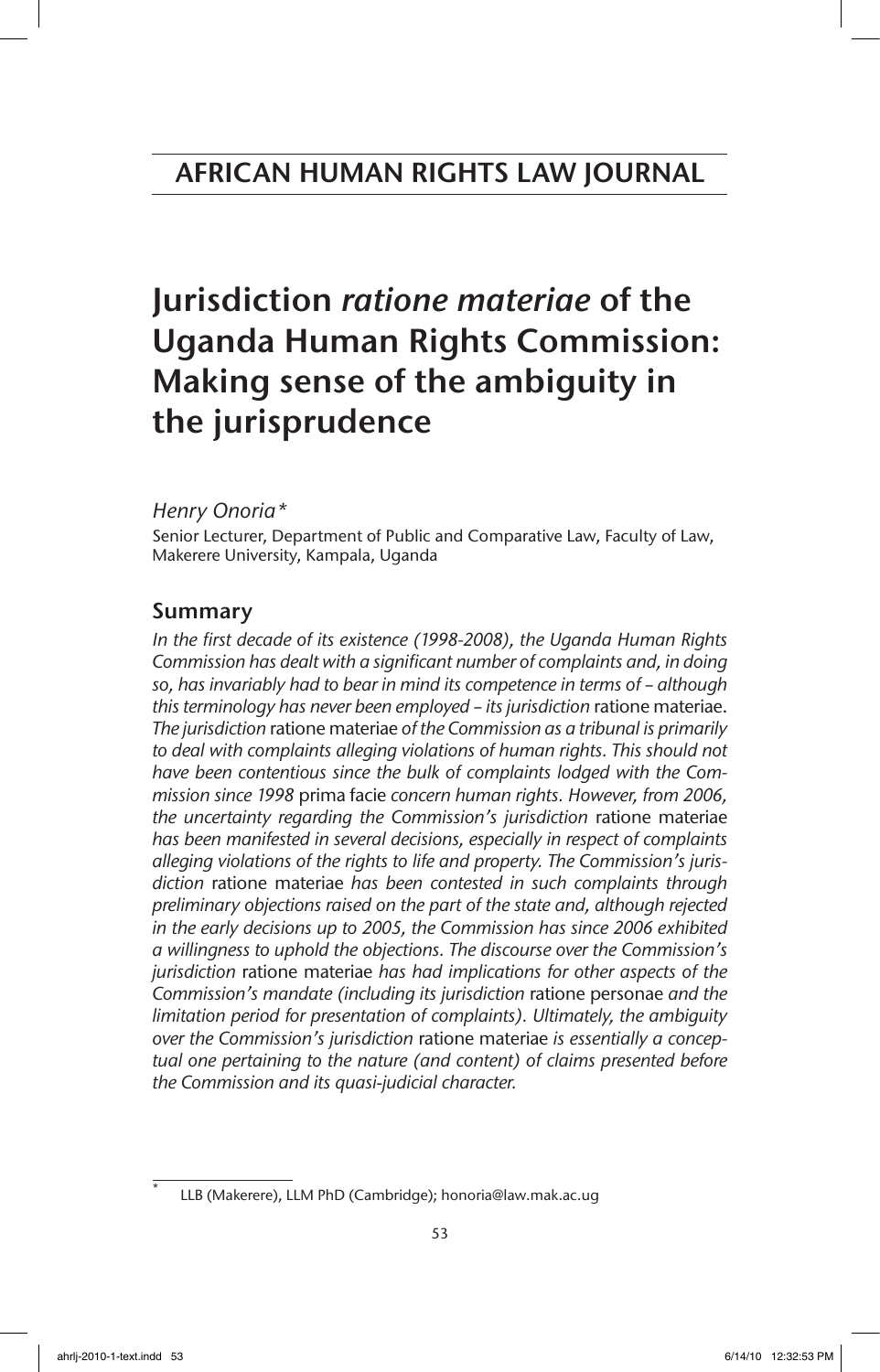### 1 Introduction

The Uganda Human Rights Commission (Commission) is established under article 51 of the 1995 Constitution of Uganda, $1$  and its mandate and functions are spelt out under article 52(1) of the Constitution as including, *inter alia*, 'to investigate at its own initiative or on a complaint made by any person a group of persons against the violation of any human right'.<sup>2</sup> This is the primary function of the Commission as a tribunal and is essentially a protectionist one. This function is further reaffirmed in the Uganda Human Rights Commission Act<sup>3</sup> and under the Commission's Rules of Procedure<sup>4</sup> and operational guidelines.<sup>5</sup>

The Uganda Human Rights Commission came into existence in 1998 and although its first decisions were rendered in 1999-2000, the majority of its decisions have been handed down after 2004. During the first decade of its existence, the Commission has dealt with many complaints – totalling more than 350 – and, in doing so, it has invariably had to bear in mind its competence in terms of jurisdiction *ratione materiae*. With the exception of a number of cases during the period between 1998 and 2004, the Commission has been able easily to identify and render a determination that complaints involve 'human rights' claims. However, as from 2006, the decisions of the Commission have been underscored by contentions, raised as preliminary objections on the part of the state, to essentially – even if they were not so couched – the Commission's jurisdiction *ratione materiae*. The contentions have particularly been manifested with respect to claims alleging violations of the rights to life and property. The complaints alleging a violation of these rights have been regarded as *tortious* rather than human rights claims. Additionally, the contentions have been underpinned by objections regarding the

 $\frac{2}{3}$  Art 52(1)(a).

Cap 24 (Laws of Uganda 2000), sec 8(1)(a). The Act enacted in 1997 set out the legal framework for the formal establishment of the Commission in 1998.

<sup>&</sup>lt;sup>1</sup> Constitution of the Republic of Uganda, 1995, art 51(1). The Commission is the result of recommendations of two commissions set up in the early 1990s. A commission of inquiry established to inquire into the violations of human rights in Uganda from 1962 to 1986 presented as one of its key recommendations the need for the establishment of a permanent institution on human rights to act as a 'watchdog' over human rights in Uganda: *Report of the Commission of Inquiry into Violations of Human Rights in Uganda from 1962 to 1986*, UPPC, Entebbe, 1993, 582, recommendation 13.1(II). Subsequently, a constitutional commission recommended a permanent and independent human rights body to be enshrined in a prospective new constitution: *Report of the Uganda Constitutional Commission: Analysis and Recommendations*, UPPC, Entebbe, 1993, 185-188, paras 7.175-7.181, a recommendation that was acted upon by a Constituent Assembly debating the constitutional proposals in 1994, and a permanent Human Rights Commission was provided for under the 1995 Constitution.

<sup>4</sup> Uganda Human Rights Commission (Procedure) Rules, SI 16/1998, rule 4.

<sup>5</sup> Operational Guidelines of the Uganda Human Rights Commission, 1998, guidelines 3-4. The Rules and Guidelines are adopted in light of the powers conferred upon the Commission to 'establish its operational guidelines and rules of procedure'. 1995 Constitution, art 52(3)(a).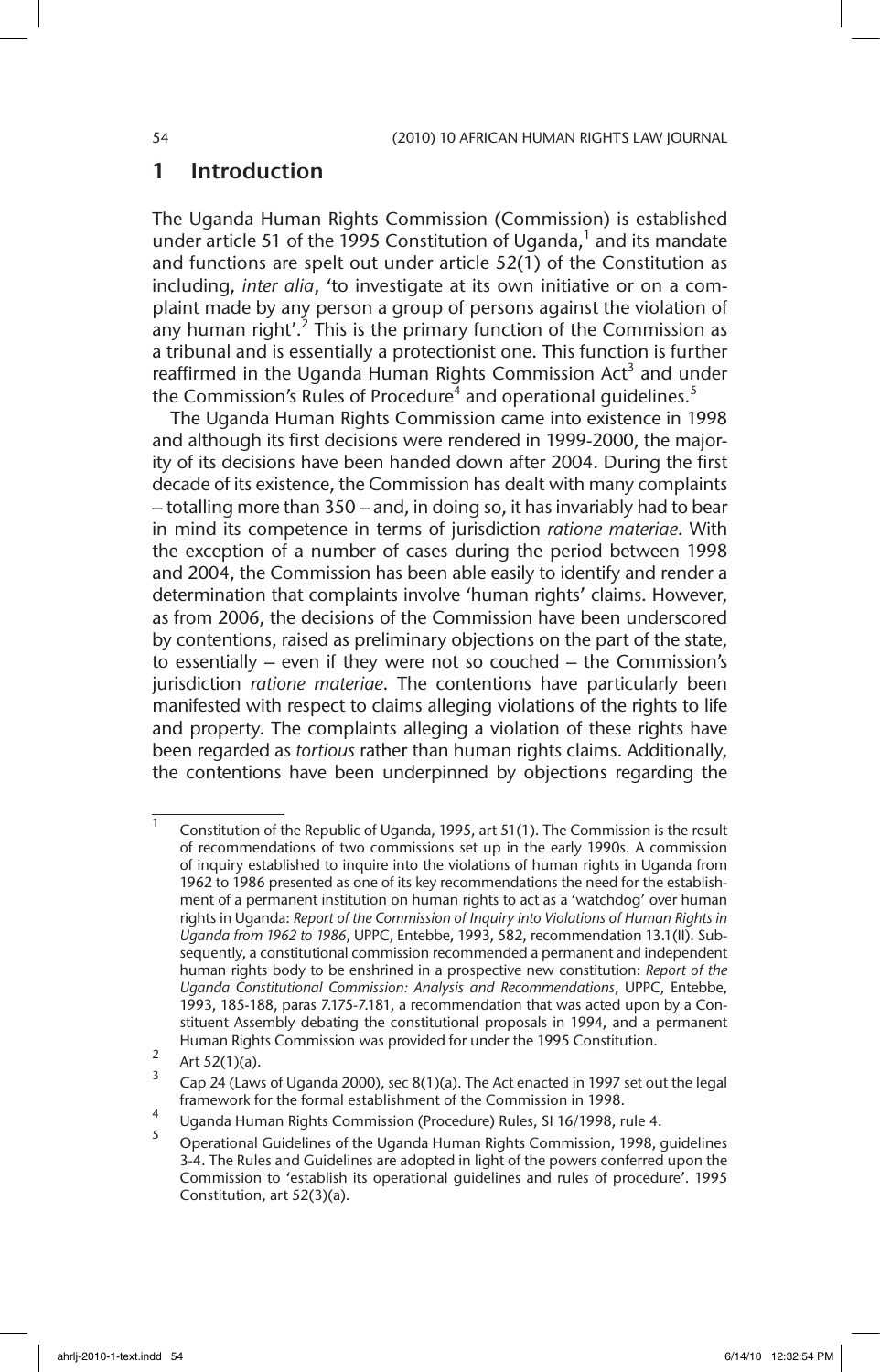appropriate legal regime under which the complaints are to be presented as well as the question as to the period within which complaints should be presented before the Commission. Although the objections were rejected in the early decisions up to 2005, the Commission has since 2006 exhibited a willingness to uphold the objections, as underscored by the decisions of particular commissioners.

The article examines the ambiguity that has defined decisions of the Commission as regards its jurisdiction *ratione materiae*. It seeks to address the manner in which that jurisdiction has been conceptualised in the jurisprudence of the Commission, highlighting the ambiguities that have defined that jurisprudence and to appraise the implications the conceptualisation has borne upon other aspects of the Commission's mandate.

# 2 Construing the jurisdiction *ratione materiae* of the Uganda Human Rights Commission

The *ratione materiae* of the jurisdiction of a judicial or quasi-judicial body is concerned largely with the nature of the subject matter handled by the body in question. Under the Constitution, the Act, the Rules of Procedure and Guidelines, the Commission's protectionist function and, invariably, jurisdiction *ratione materiae* are primarily to deal with complaints alleging violations of human rights. The Guidelines detail the Commission's jurisdiction *ratione materiae* as dealing with 'complaints about violation[s] of *human rights*', with human rights as 'all rights guaranteed by [the] Constitution and [the] international human rights instruments to which Uganda is a signatory'.<sup>6</sup> The rights listed under the Guidelines are essentially those under the Bill of Rights in chapter IV of the 1995 Constitution. The Guidelines state: $<sup>7</sup>$ </sup>

Examples of these rights are

- (i) the right to life and personal liberty and equality;
- (ii) freedom from slavery;
- (iii) freedom from discrimination on account of racial or ethnic origin, religion or sex, or disability or any other similar ground;
- (iv) freedom from arbitrary arrest and detention;
- (v) the right to a fair trial and speedy trial on arrest;
- (vi) the right to hold opinion and express one's views;
- (vii) freedom of thought, conscience and religion;
- (viii)freedom of association and peaceful assembly;
- (ix) the right to education;
- (x) the right to own property;
- (xi) economic, social and cultural rights;
- (xii) the rights of the family, children, women, workers, prisoners, etc.

 $\overline{6}$  Operational Guidelines (n 5 above) Guideline 3(a).

<sup>7</sup> As above. The Commission also regards its jurisdiction *ratione materiae* to include 'a complaint about detention under emergency laws (art 48(1) of the Constitution)'. Operational Guidelines (n 5 above) Guideline 3(b).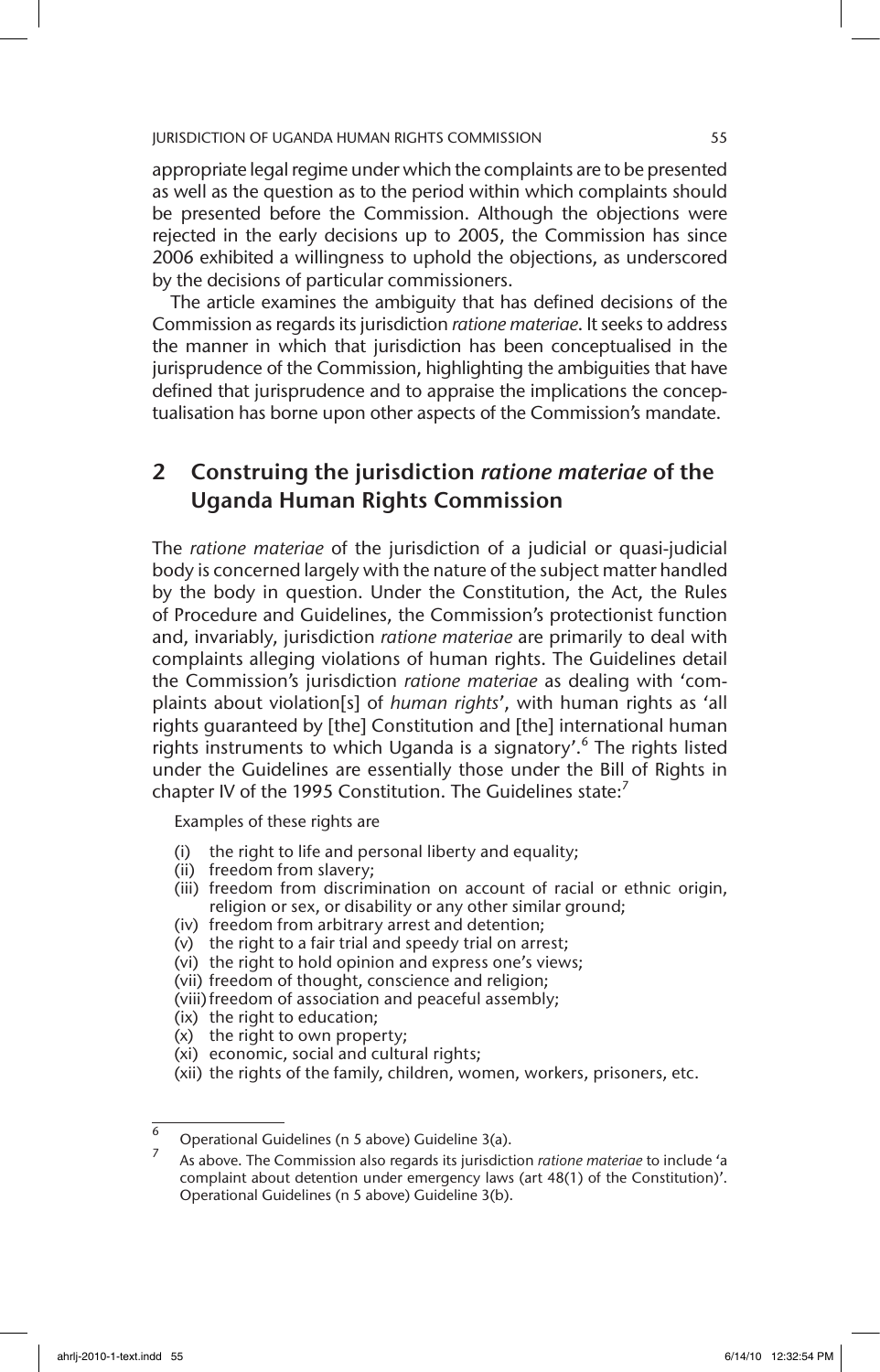The corollary is that complaints that do not involve human rights should be excluded. The Guidelines provide:<sup>8</sup>

Legal claims of a civil nature which do not directly touch on human rights may not be brought therefore the UHRC. Examples are matters relating to breach of contract, defamation, divorce, land disputes, claims based on the tort of negligence and any such ordinary civil disputes, between private individuals. Complaints based on or arising from crimes committed as a result of purely private disputes will not be accepted by the UHRC.

The jurisdiction *ratione materiae* of the Commission has been largely uncontentious, given that the bulk of the complaints lodged with the Commission since 1998 have *prima facie* concerned human rights. The majority of the complaints have involved allegations of violations of human rights guaranteed under the 1995 Constitution – from the right to life, the right to personal liberty, freedom from torture, the right to property, the right to education, to children's rights. Notably, in the instances where the question was whether a particular complaint constituted a 'human rights' claim, this was determined to be the case. The uncertainty that has stemmed from the Commission declining to entertain certain complaints (and which has been manifest since 2006) has essentially arisen in respect of specific complaints where the subject matter falls within other legal regimes (and causes of action).

# 3 Ambiguity in the jurisprudence of the Uganda Human Rights Commission as regards its jurisdiction *ratione materiae*

### 3.1 Deciphering the subject matter: Human rights versus claim of a civil nature

The subject matter jurisdiction of the Commission are violations of human rights. As has been noted, this has not been problematic in the majority of complaints during the first decade of the Commission's existence. In fact, in a number of instances where the question was raised as to whether a claim in a complaint concerned human rights, this was resolved in favour of a finding of a human rights issue. Thus, in *Kalyango Mutesasira and Another (on behalf of 15 Others) v Kunsa*  Kiwanuka and 3 Others,<sup>9</sup> where the complainants alleged a failure to pay their pensions and sought the enforcement of its payment, Commissioner Aliro-Omara felt it necessary to consider whether the facts as presented in the complaint – that is, the 'failure or refusal to pay due pension' – did 'constitute a violation of the human rights of the beneficiaries'.<sup>10</sup> In the end, the commissioner held that there had been

<sup>8</sup> Operational Guidelines (n 5 above) Guidelines 4(e)-(f).

<sup>&</sup>lt;sup>9</sup> Complaint UHRC 501/ 2001 (decision of 21 September 2001).

<sup>10</sup> n 9 above, 3 8-9.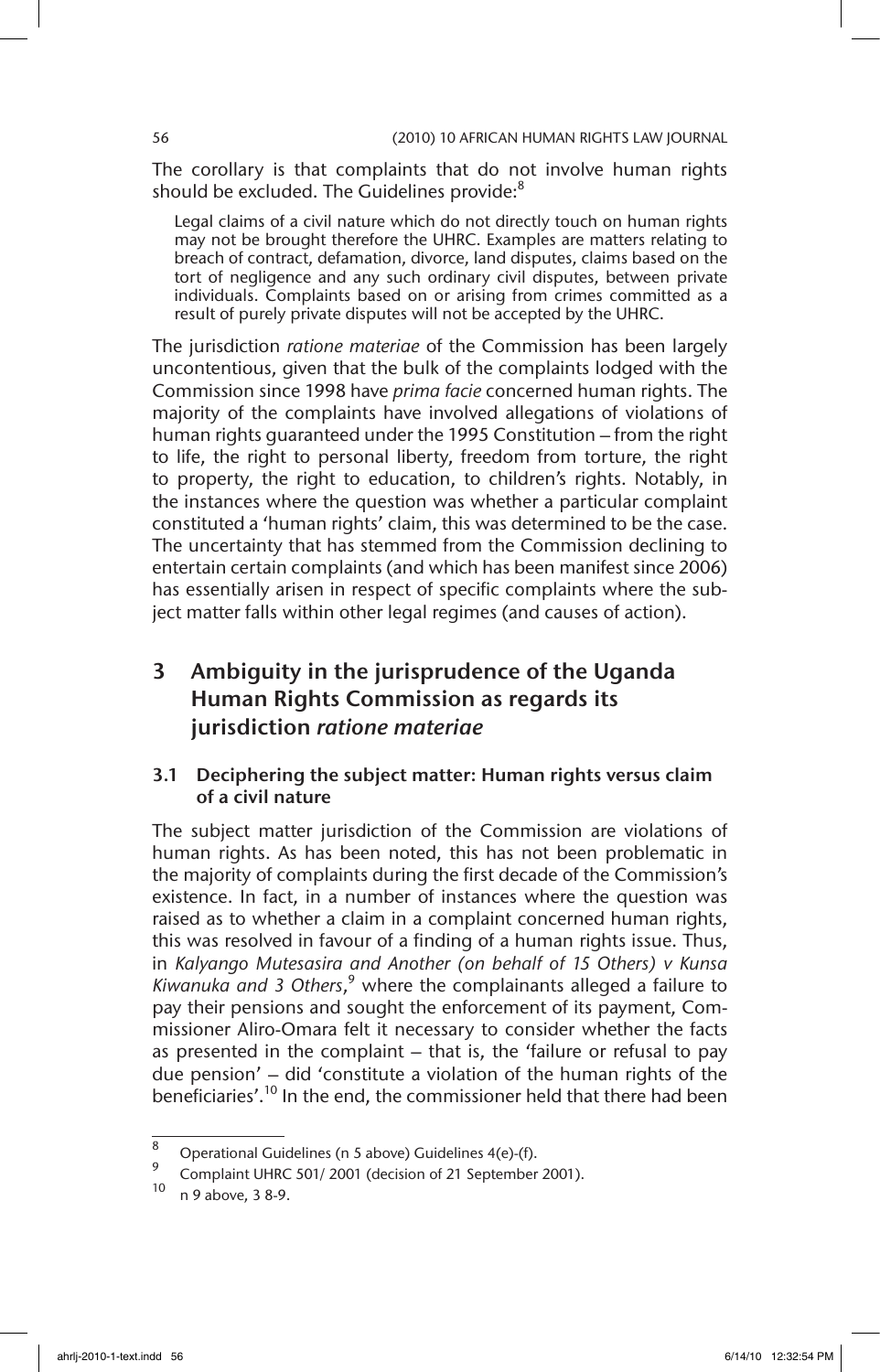a violation of the complainants' rights to property and social security.<sup>11</sup> In *Martha Aluku and 10 Others v Attorney-General*, 12 on whether the 'failure to pay wages constituted a violation of human rights', the commissioner regarded such wages 'earned income' at each month's end, and therefore an enforceable claim as a 'right to property'.<sup>13</sup> It is to be noted that, as long as the Commission has determined that a complaint *prima facie* evidences a violation of a human right, it is immaterial that the complaint does not mention the elements of the right nor refer to specific constitutional provisions quaranteeing the right.<sup>14</sup>

The major controversy over the Commission's jurisdiction *ratione materiae* has arisen, especially from 2006, with respect to complaints filed before the Commission alleging a violation of specific rights. There are two strands to the discourse as regards the Commission's jurisdiction. Firstly, there is the contention that the subject matter of the complaints is tortious (rather than a violation of human rights) and, secondly, in light of the nature of the subject matter, the claims should be presented as civil suits under the appropriate legal regime. The specific rights affected by the controversy over the Commission's jurisdiction *ratione materiae* are two-fold. On the one hand, the right to life in the context of unlawful death at the hands of agents of government and, on the other hand, the right to property in the context of the entry upon and occupation of lands on the part of the army (particularly in conflict-afflicted Northern Uganda). As regards the complaints founded on unlawful death resulting at the hands of agents of government, the early approach until 2005 was to treat the claims as violations of the right to life guaranteed under article 22(1) of the Constitution.<sup>15</sup> However, in subsequent decisions (from 2006),

 $\frac{11}{12}$  n 9 above, 4-9.

<sup>&</sup>lt;sup>12</sup> Complaint UHRC G/263/ 2000 (decision of 24 February 2004).

 $13 \text{ n } 12 \text{ above, } 4-5.$ 

<sup>14</sup> See eg *Stephen Okwalinga v Attorney-General*, Complaint UHRC 24/2004 (decision of 26 August 2006). Commissioner Wangadya held that a complaint founded on discrimination 'need not mention the grounds under article 21 of the [1995] Constitution'.

<sup>15</sup> See eg *Lydia Nabuwembo v ACP Bakesiima & 2 Others*, Complaint UHRC 219/1998 (decision of 23 January 2001); *Edward Kamana Wesonga (Legal Representative of late Patrick Pongo) v Attorney-General*, Complaint UHRC 197/1998 (decision in 2002); *Mariam Rajab Tugume v Attorney-General*, Complaint UHRC 776/1998 (decision of 23 November 2003); *Hajji Ali Mutumba v Attorney-General*, Complaint UHRC 225/1998 (decision of 12 December 2003); *Sgt Eriya Keisire v Attorney-General*, Complaint UHRC FP57/2003 (decision in January 2004); *Omong Juk v Attorney-General*, Complaint UHRC G167/1998 (decision of 23 February 2004); *Juma Abukoji v Attorney-General*, Complaint UHRC G/326/1999 (decision of 24 February 2004); *Margaret Atoo v Attorney-General*, Complaint UHRC G/88/2002 (decision of 28 July 2004); *John Baptist Oryem v Attorney-General*, Complaint UHRC G/32/1999 (decision of 27 July 2004); *James Bwango v Attorney-General & Another*, Complaint UHRC FP75/2003 (decision of 1 September 2004); *Leo Rusoke v Attorney-General*, Complaint UHRC FP/44/2003 (decision in 2005); *Peace Nshemereirwe v Attorney-General*, Complaint UHRC 249/2002 (decision of 30 August 2005).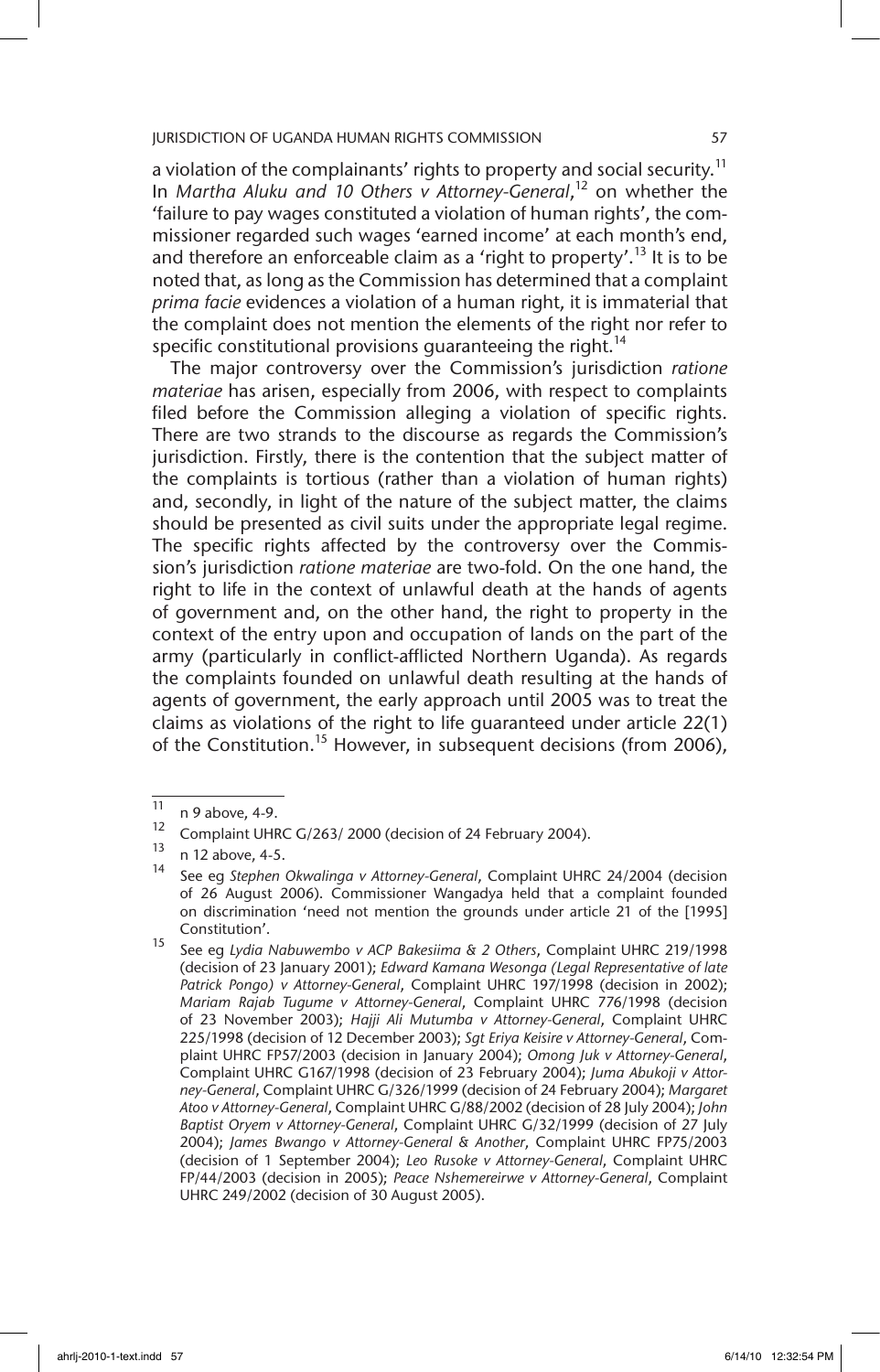#### 58 (2010) 10 AFRICAN HUMAN RIGHTS LAW JOURNAL

the Commission has had to deal with contentions to consider claims in this regard as claims under the law of torts and, in effect, not within its competence. In *Joseph Oryem v Attorney-General*, 16 this contention, which was raised indirectly, was rejected by Commissioner Waliggo, who noted that the complaint filed by Joseph Oryem was 'about the violation of Thomas Kilama's right to life' and was therefore within the Commission's mandate to 'investigate violations of human rights'.<sup>17</sup> Similarly, in *Saverio Oola v Attorney-General*, 18 where the complainant was seeking compensation for a violation of his son's right to life, and in which the state raised several objections to the complaint, including the character of the claim as a 'tort' (and the manner of (and legal regime for) its presentation), the Commissioner stated:<sup>19</sup>

[C]omplaints brought before the Commission are not based on the *law of tort* but on alleged *violation of human rights*. The suits based under the Law Reform (Miscellaneous Provisions) Act are based on *tort* whereas complaints anticipated under Article 52 of the Constitution of the Republic of Uganda 1995 and Uganda Human Rights Commission Act 1997 … are based on violations of *human rights*.

The commissioner further noted that a claim founded on loss of life was, in the wake of the 1995 Constitution, capable of being brought *either* as a 'tort' *or* a 'human rights' violation and, in effect, took cognisance of the hybrid character of the claim.20 However, in *Collins Oribi v Attorney-General*, 21 the preliminary objection to a complaint alleging a violation of the right to life was upheld, with Commissioner Wangadya criticising what she considered an attempt by the complainant to baptise a tort (in a claim initially filed before the courts) as a human rights violation (in the complaint subsequently filed before the Commission): $^{22}$ 

[W]hat was originally a *tort of negligence* resulting in death for purposes of the High Court is conveniently renamed 'violation of the deceased's constitutional right to life' to bring it within the jurisdiction of the Commission. I believe the complaint in issue is a *tort* for which the actual culprit was convicted of man-slaughter. If it was a deliberate killing he would have been convicted of murder … This complaint should therefore have been filed in [the] High Court as a *tort*.

As regards the complaints founded on entry upon and occupation of lands on the part of the army, the early approach until 2005 was to regard the claims as violations of the right to property guaranteed

<sup>&</sup>lt;sup>16</sup> Complaint UHRC G/144/2003 (decision of 1 December 2004).

 $\frac{17}{18}$  n 16 above, 4.

<sup>&</sup>lt;sup>18</sup> Complaint UHRC G/206/2000 (decision in 2005).

 $\frac{19}{20}$  n 18 above, 4 (my emphasis).

 $\frac{20}{21}$  As above.

<sup>&</sup>lt;sup>21</sup> Complaint UHRC 1163/2000 (decision of 12 September 2007).<br><sup>22</sup> a 21 chains 5.14 (museumber).

n 21 above, 5 14 (my emphasis).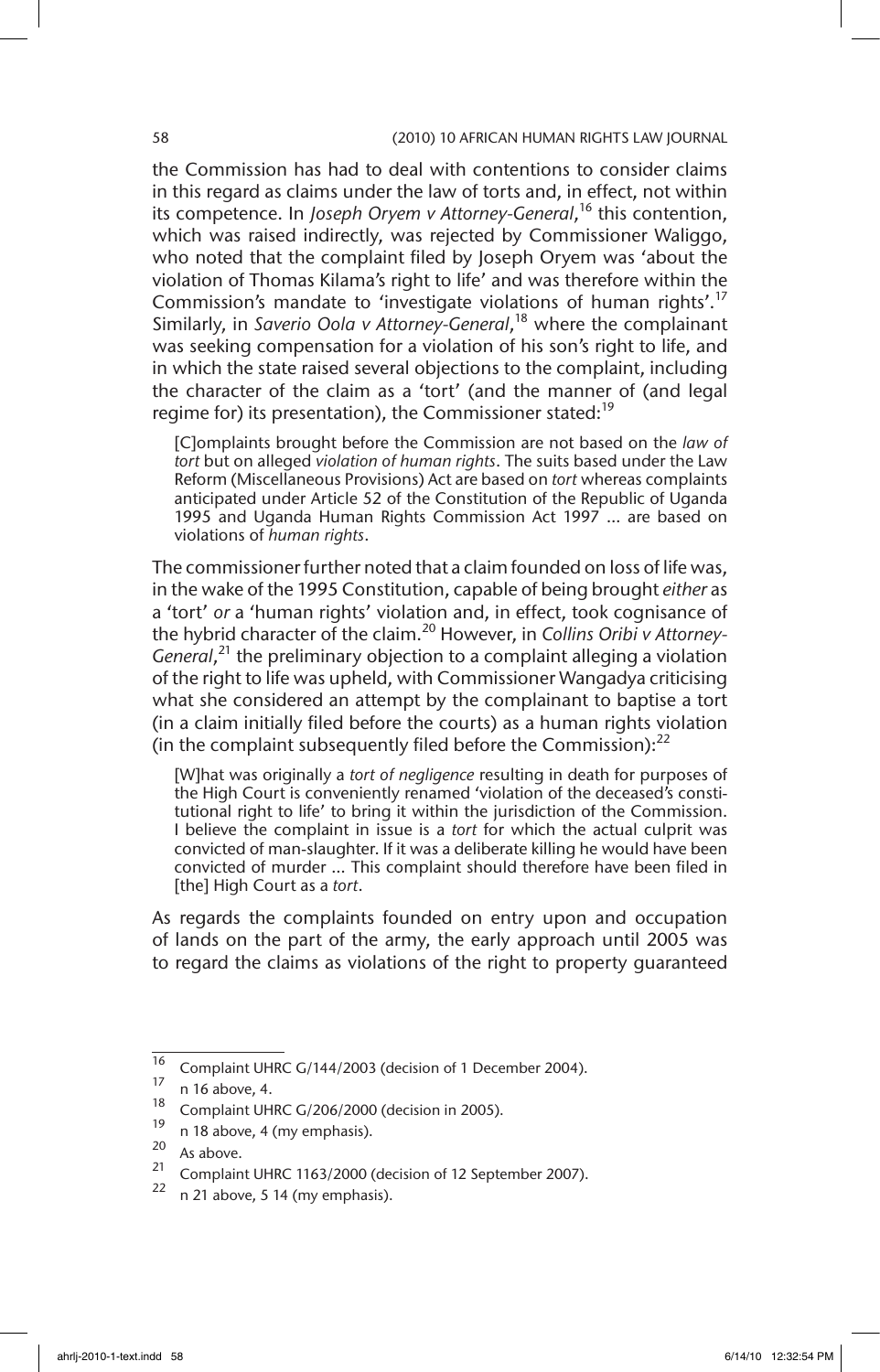under article 26 of the Constitution.<sup>23</sup> However, in the wake of preliminary objections to treat such claims as 'land disputes' or as 'torts for trespass', in decisions rendered from 2006, the Commission gradually gave in to the objections and determined that cases of occupation of lands on part of the army were not properly claims of human rights violations within its jurisdictional competence. In *Julius Caesar Okot Gwara*  v Attorney-General,<sup>24</sup> Commissioner Wangadya held as follows:<sup>25</sup>

It is … my considered view that this is a *land dispute* which the complainant has conveniently baptised a *human rights complaint*. It is a civil case of *trespass to land* and *trespass to property* – pure and simple. The complainant is aggrieved by the alleged invasion and illegal occupation of his land by the army and seeks a declaration to that effect. He also seeks an order for vacant possession which he refers to as 'any relief deemed appropriate'. He further seeks compensation. The nature of the first two remedies sought leaves me in no doubt that this is a *land case* and not a *human rights complaint*.

The ambiguity over the Commission's jurisdiction *ratione materiae* is further manifested in the additional contention as regards the manner in which claims are presented before the Commission. The contention is essentially a facet of the problem of conceptualising the nature of claims filed before the Commission as tortious rather than human rights in character. To that end, firstly, the contention has been that the claims should be presented by way of a plaint. Secondly, by virtue of their tortious nature, claims in respect of the loss of life (and deaths) at the hands of agents of the government should have been presented under the law on loss of dependency (that is, the Law Reform (Miscellaneous Provisions) Act).<sup>26</sup> Notably, this objection raised in several of the early complaints had been largely rejected by the Commission which at the time reiterated that claims regarding human rights violations are brought before the Commission by a *complaint* rather than by plaint in light of the legal framework establishing the Commission and noted that claims by *plaint* were only presentable in civil matters in *tort* before *courts of law*. In the *Joseph Oryem* case, Commissioner Waliggo stated:<sup>27</sup>

<sup>23</sup> See eg *Thomas Ocheing v Attorney-General*, Complaint UHRC G/26/1999 (decision of 12 May 2004); *Yusuf B Mayu v Bumbo Sub-County*, Complaint UHRC S/46/2002 (decision of 20 June 2004); *Peter Amone v Attorney-General & Another*, Complaint UHRC 227/1997 (decision in 2006); *Julius Peter Okot v Attorney-General*, Complaint UHRC G/149/2000 (date of decision not indicated).

<sup>&</sup>lt;sup>24</sup> Complaint UHRC G/144/2000 (decision in 2006).

<sup>25</sup> n 24 above, 2-3 (my emphasis). In subsequent decisions involving similar claims of occupation of land by the armed forces, the Commissioner took the same stance. See eg *John Olong & 7 Others v Attorney-General*, Complaint UHRC G/176/2003 (decision of 23 October 2006) 4-5; *Nyero Santo Akoli v Attorney-General*, Complaint UHRC G/268/2003 (decision of 24 October 2006) 3. See also *John Kilara & 2 Others v Attorney-General,* Complaint UHRC G/74/2003 (decision of 23 October 2006).

 $26$  Cap 79 (Laws of Uganda 2000).

n 16, 4 (my emphasis).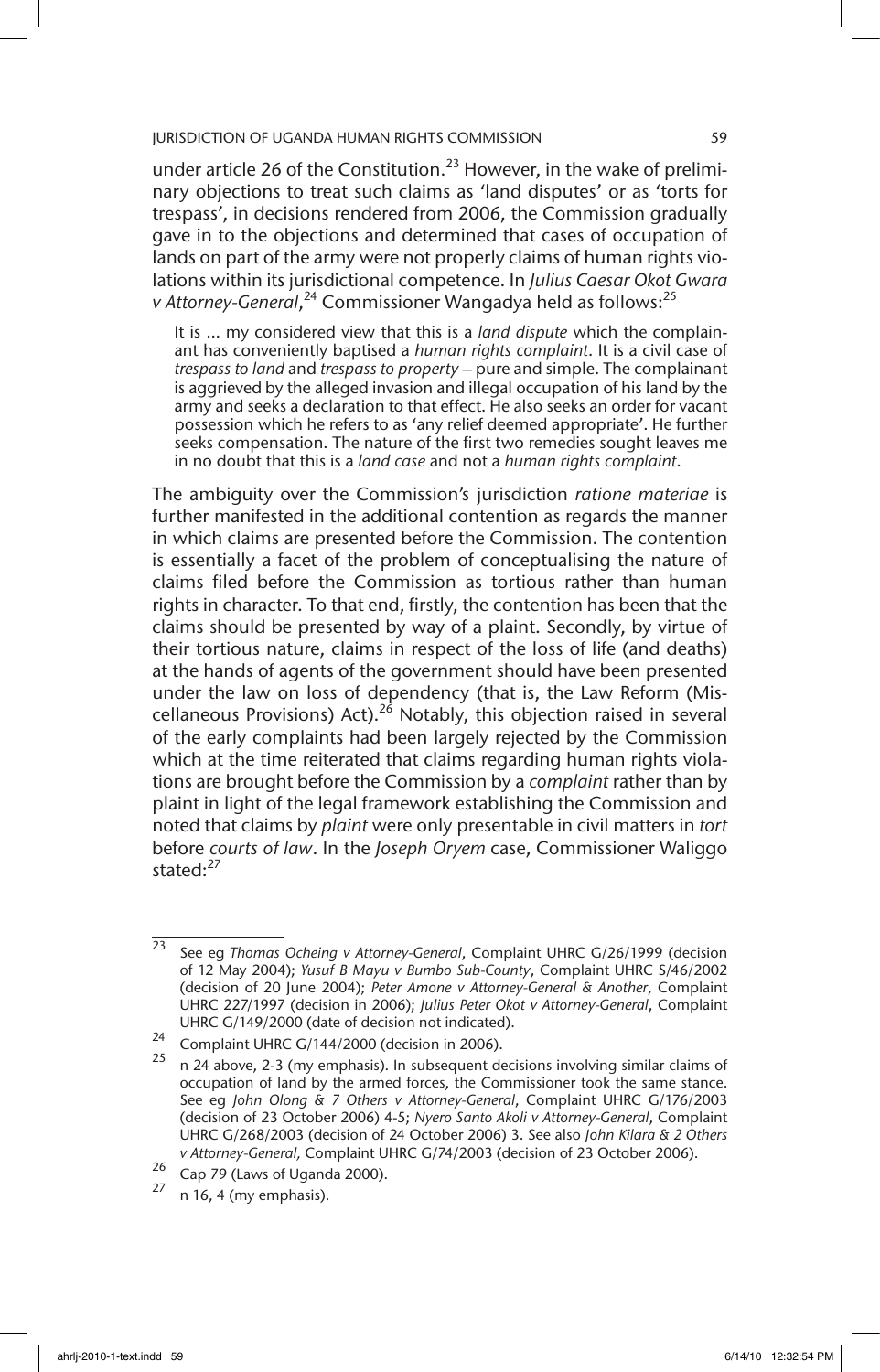[T]he Uganda Human Rights Commission (Procedure) Rules … provide for the mode of lodging complaints. It is by way of filling a *complaint* form under Rule 31 and not by filing a *plaint*. This has been a system since the inception of the Commission. The Law Reform (Miscellaneous Provision) Act is only applicable in the *ordinary courts* but not in matters before the Uganda Human Rights Commission Tribunal.

In the *Saverio Oola* case, the commissioner reiterated this legal position in depth as follows: $^{28}$ 

In this complaint, based on alleged loss of life the complainant has options – since the promulgation of the Uganda Constitution 1995 and the Human Rights Commission Act 1997, a claim based on *loss of life* can either be brought in the *courts of law* under the *Law Reform (Miscellaneous Provisions Act)* or an aggrieved party may base a claim on the violation of the *right to life* under Article 52 of the *Constitution* [and] Section 7(1) of the *UHRC Act*. Where one chooses to go to court under the Law Reform (Miscellaneous Provisions) Act, one would have to proceed by way of plaint as required by the Civil Procedure Rules. On the other hand, where one chooses to file a complaint before the Commission based on a violation of the right to life, the procedure is by way of complaint as stipulated in Rule 4 of the Uganda Human Rights Commission (Procedure) Rules 1998. In this instant case the complainant chose to lodge his complaint under the UHRC Act and the procedures are well laid out in the Uganda Human Rights Commission (Procedure) Rules 1998.

However, in construing later complaints regarding occupation of land as primarily civil in nature, Commissioner Wangadya has felt that such claims 'ought to have been filed in a court of law under the tort of trespass to property*'*. 29

Ultimately, the ambiguity in the jurisprudence of the Commission with regard to its jurisdiction *ratione materiae* reflects the differences with which the commissioners regard the nature of the claims (and manner in which they are to be) presented *vis-à-vis* their jurisdictional mandate. More critically, the differences and the attendant ambiguity demonstrate several aspects of a conceptual problem. Firstly, it emanates from a failure to distinguish between 'human rights' and the 'causes of action' in other spheres of the law. The ambiguity has been defined by a dichotomy between human rights and torts, and has underscored much of the Commission's jurisprudence after 2006 – for although the dichotomy has been resisted by Commissioners Waliggo and Aliro-Omara, it has shaped the decisions of Commissioner Wangadya. Notably, in one of her early decisions – in *Faddy Mutenderwa* 

<sup>28</sup> n 18, 4 (my emphasis). See also the *Kamana Wesonga* case (n 15 above) 13. Commissioner Aliro-Omara remarked: 'In this complaint [the State Attorney] is under the impression that this complaint is brought under the Law Reform (Miscellaneous Provisions) Act. That however is not the case. Complaints about human rights violations are brought before the Commission under article 52(1)(a) of the Constitution and under the Human Rights Commission Act 1998 and regulations made under it. It would therefore be wrong to [contend] … that the complaint as filed does not conform to section 10 of the Law Reform (Miscellaneous Provisions) Act.'

<sup>29</sup> See the *John Olong* case *(*n 25 above) 5.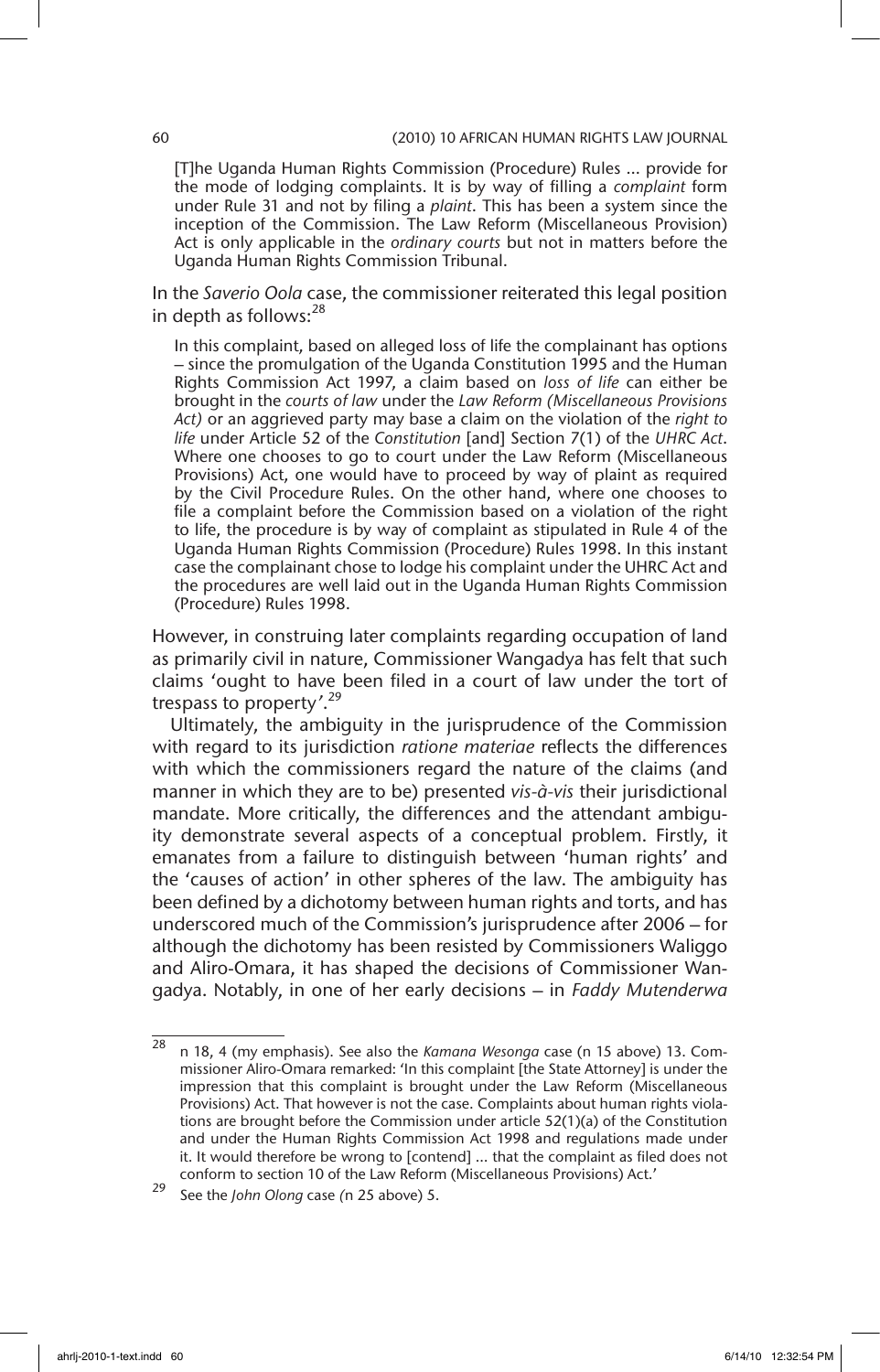*v Attorney-General*, 30 where the complainant alleged a violation of his rights to personal liberty and property under articles 23 and 26 of the Constitution (and in which the state contended that these claims were tortious in nature) – Commissioner Wangadya endeavoured to distinguish between a 'human right' and a 'tort' as follows:<sup>31</sup>

A tort is … a civil wrong independent of contract … [L]iability in tort arises from breach of a duty primarily fixed by law which is towards others generally, breach of which is redressable by an action for unliquidated damages, affording some measure of compensation. Human rights are … those rights and freedoms to which every human being is entitled. On the basis of the above two definitions it is clear that although both disciplines of 'human rights' and 'torts' create rights that confer an entitlement, human rights are possessed by human beings simply by virtue of their being human whereas the entitlements under the law of tort only arise where there has been a breach of a duty or obligation. Hence, human rights violations cannot be equated to torts. The present matter is an alleged violation of human rights and not a tort.

However, in a subsequent decision, in the *Collins Oribi* case, the commissioner discounted any distinction between human rights and torts, observing: 32

The argument that human rights complaints at the Commission are not bound by the [Civil Procedure and Limitation (Miscellaneous Provisions) Act and the Law Reform (Miscellaneous Provisions) Act] because they are not 'torts' is not acceptable to me. There is no practical difference between torts in the courts of judicature and human rights complaints before the Commission. They are the same save that they are named differently depending on the forum where they are placed.

Nonetheless, Commissioner Wangadya's viewpoint does not settle the conceptual issue or, in fact, resolve the human rights-torts dichotomy. By taking a human rights claim to be essentially a tortious claim – more so in the context of the law on loss of dependency (Law Reform (Miscellaneous Provisions) Act) – this fails to draw a distinction between a human right that inheres in the victim and the question of loss of dependency as a legal construct for the provision for the deceased's surviving members as beneficiaries. The corollary in that respect is that compensation should be payable for the violation of the right as distinct from that payable to the dependants. It is only in this regard that the human rights claim (in respect of the right to life) is distinguishable from the tortious claim under the law on loss of dependency. This distinction has in fact been sounded out in a number of decisions by Commissioner Aliro-Omara. In the *Juma Abukoji* case, while reflecting on compensation payable for unlawful death in the context of a violation of the right to life, he observed: $33$ 

 $\frac{30}{31}$  Complaint UHRC 222/2003 (decision in 2005).

 $\frac{31}{32}$  n 30 above, 3.<br> $\frac{32}{2}$  n 21 above, 4.

 $\frac{32}{33}$  n 21 above, 4.

n 15 above, 9 (my emphasis).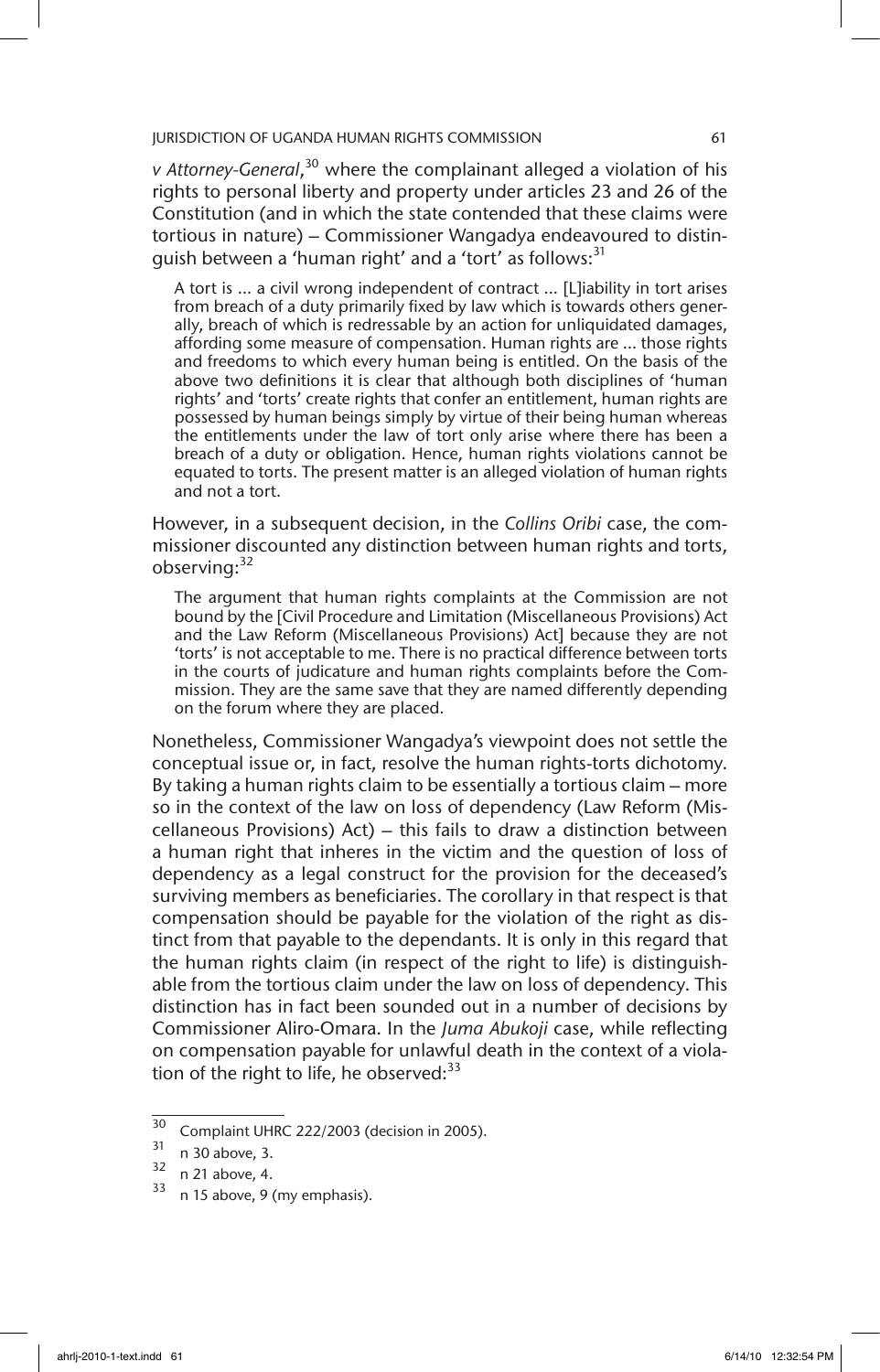#### 62 (2010) 10 AFRICAN HUMAN RIGHTS LAW JOURNAL

The … compensation payable is *not primarily for the loss of dependency* but for the *violation of the right to life*. *Any proof of loss of dependency would be additional consideration.* It is clear from article 53(2) of the Constitution that *compensation should be paid for infringement of a human right*. Such compensation would be for the benefit of the estates of the deceased persons as represented by the complainant in this case. I want to emphasise this because there is … a difference in *claiming for dependency* and pursuing *compensation for the violation of the right to life*.

Secondly, the ambiguity underscores the failure to recognise that a set of facts or instances can give rise to claims in 'human rights' as well as in 'tort' – in effect, there is a hybrid character to claims presentable as human rights violations. For, as Commissioner Waliggo has pointed out, a complainant has, in the wake of the 1995 Constitution, the option to file a claim with regard to loss of life either as a 'tort' before the courts of law under the Law Reform (Miscellaneous Provisions) Act, or as a 'human right' before the Commission under the Uganda Human Rights Commission Act.<sup>34</sup> Therefore, although the state may be correct in raising objections regarding the tortious nature of the complaints before the Commission, the fact is that complaints for violations of the right to personal liberty, freedom from torture or the right to property easily translate as claims for torts in respect of trespass against the person, trespass to goods, trespass to land, negligence, and so on. To that end, the claims in the *Kalyango Mutesasira*, *Martha Aluku* and *Stephen Okwalinga* cases would also obtain as claims in pension law, employment law and administrative law respectively.<sup>35</sup>

There is therefore a need to de-link a human rights claim from any underlying tortious elements. This is more pertinent in a situation where the victim of unlawful deprivation of life has no surviving dependants – in such a situation, the right to life is manifestly detached from the tortious elements that belie the loss of dependency.<sup>36</sup> The de-linking is in fact envisaged in the Commission's Guidelines. The irreceivable nature of a 'legal claim of a civil nature' is qualified where such claim does not directly touch on human rights. In that regard, a claim for loss of life is in a particular context inherently a claim for a violation of the right to life. Similarly, an occupation of land may raise tortious elements of trespass on land but is manifestly a violation of the right to property. Thus, a claim that manifests other civil elements should nonetheless be receivable if it similarly manifests human rights issues. The de-linking of a human rights claim from its tortious elements can be achieved as follows: The Commission should ascertain that the facts of the complaint present *prima facie* a violation of human rights. It

 $\frac{34}{35}$  See n 28 above and accompanying text.

See nn 9, 12 & 14 above and accompanying text.

See in this regard the decisions of Commissioner Aliro-Omara in cases where the victims had no surviving dependants (and in which he underscored the distinction between a claim for the violation of the right to life and a claim for dependency): *John Baptist Oryem* case (n 15 above) 21-22; *Omong Juk* case (n 15 above) 11-3.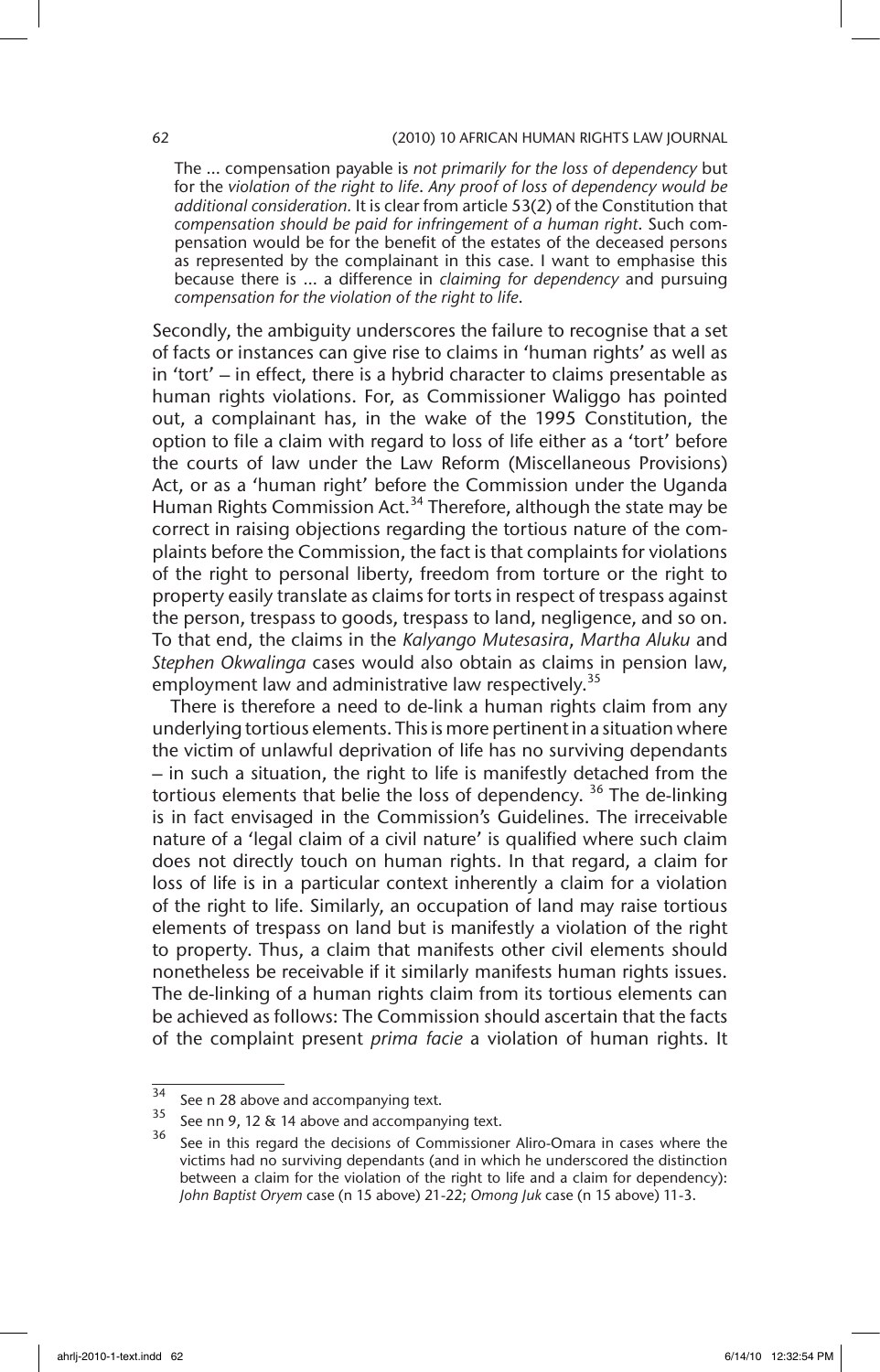should then regard as irrelevant that it also inures as a claim in other spheres of law. In effect, the Commission should regard the complainant as the *dominus litis*.

Additionally, a complainant should have a right to choose whether to present a claim before the courts of law or the Commission. In effect, a complainant has autonomy of choice as to the forum to which to present his or her claim. The Commission therefore ought to recognise and uphold that autonomy in dealing with complaints that are, in respect of the majority of the rights guaranteed under the Constitution, also capable of being presented as claims in tort. In that regard, autonomy of choice ought to have been upheld in the *Charles Oribi* case. With his claim in tort before the High Court time-barred, the complainant had the option to file a complaint in respect of the victim's human rights before the Commission, where such a complaint was still well in time. The decision of Commissioner Wangadya was a constraint on the complainant's autonomy of choice as to forum.

### 3.2 Defining the character of the Uganda Human Rights Commission as a quasi-judicial body

The Constitution provides that, in the exercise of its functions as a tribunal, the Commission is enjoined with the powers of a court. $37$ However, although it has remarked that, in its quasi-judicial capacity, it is 'enjoined to follow the … procedures of the High Court in instances where there are no specific statutory provisions',  $3^8$  the Commission has been hesitant to overextend this capacity. In fact, it does not regard itself as a court, and rightly so. The Commission's conceptualisation of its quasi-judicial character as a tribunal has, however, occasioned certain perceptions regarding its jurisdiction *ratione materiae*. The Commission has considered its quasi-judicial character in a number of decisions, especially as regards the extent of its capacity and powers to act as a 'court'. The Commission considered the question of its jurisdictional mandate in the case of *In the Matter of The Free Movement*, 39 where the complainant alleged that the monopolisation of political space by the Movement political system infringed 'upon the rights and freedoms of individuals and groups' and created a 'situation of increased political repression'.<sup>40</sup> The Commission questioned whether

 $37$  n 2 above, art 53(1). This is reaffirmed under the Uganda Human Rights Commission Act (n 3 above) sec 7(2).

<sup>38</sup> *Betty Nakiyingi v Major Kakooza Mutale & 2 Others*, Complaint UHRC 337/1998 (decision in 2000).

 $\frac{39}{2}$  Complaint UHRC 671/1998 (decided in 1999).

<sup>40</sup> For an overview of the controversy over the 'movement' political system under the 1995 Constitution, see eg N Kasfir 'No-party democracy in Uganda' (1998) 9 *Journal of Democracy* 49; J Mugajuj & J Oloka-Onyango (eds) *No-party democracy in Uganda* (2000).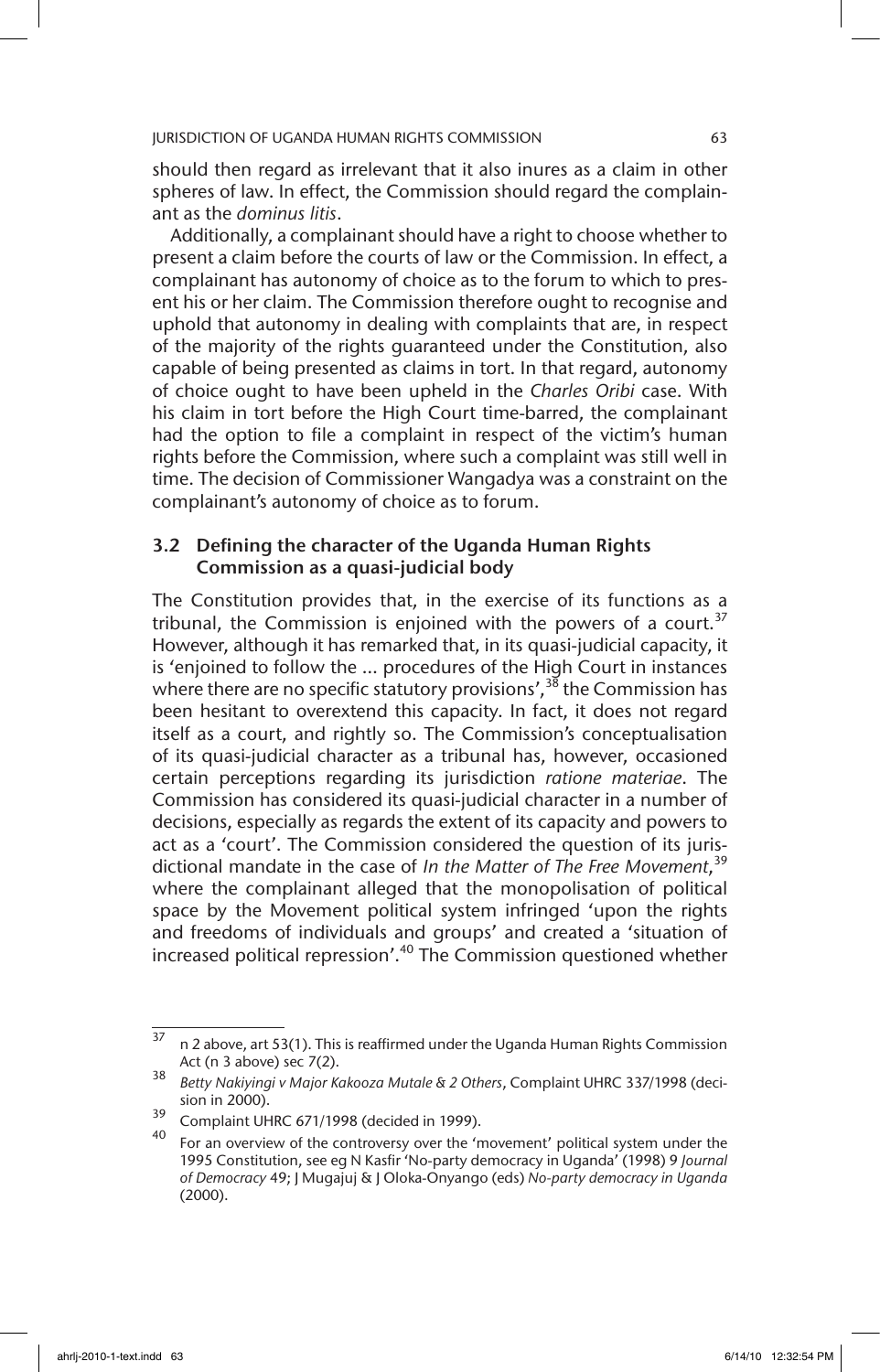it was 'seized with the jurisdiction to entertain [the complaint]'.<sup>41</sup> The complaint was deemed to raise questions of interpretation of certain provisions of the Constitution (and the competence of the Commission, as a tribunal, to refer a matter requiring the interpretation of the Constitution to the Constitutional Court). The Commission examined the provisions of articles 53, 129 and 137 of the Constitution, and concluded that although, as a tribunal, it was clothed with the powers of a court, it was not a 'court of judicature' with the powers to refer matters of constitutional interpretation to the Constitutional Court:<sup>42</sup>

[The Commission] as a tribunal cannot in any way be described as a Court of Judicature [in terms of the provisions of article 129(1) of the Constitution]. This means that the Commission cannot refer any matter to the Constitutional Court nor can it exercise any original jurisdiction in interpreting the Constitution. *The Commission has powers of a court for purposes of what is contained in article 53 of the Constitution only*.

In spelling out its mandate as specific to the enforcement of human rights and not the interpretation of the Constitution, the Commission further stated: $43$ 

[T]he contention by the Petitioners' counsel [is] that the provisions of articles 70, 71, 73, 269 and 273(1) of the Constitution have given rise to contradictions which ultimately violate the rights and freedoms of the petitioners and other groups of persons in Uganda … The main issue here is whether the aforementioned articles of the Constitution imply that they are violating the rights of the people of Uganda. From our considered view, the grounds as set out in the petition show that the petitioners are seeking the *interpretation of the Constitution* but not *a redress for the violation of their human rights and freedoms*.

The more emphatic resolution of the Commission's status as not being that of a court has been made in respect of the competence of the Commission to entertain claims regarding certain rights. Thus, in several decisions rendered from 2006, Commissioner Wangadya has held that, even if 'land disputes' were to be treated as violations of 'right to property', the proper fora for the enforcement of those rights were 'courts of law' rather than the Commission. In the *John Olong* case, she remarked:<sup>44</sup>

It is my considered view that this nature of complaint ought to be handled by courts of judicature and not the Uganda Human Rights Commission. I recognise that the right to property is one of those rights falling under the Bill of Rights, ie, Chapter 4 of the Constitution and therefore generally within the brief of the UHRC. But it appears to me that the lawmakers intended that property-related disputes be specifically dealt with by courts of law. Indeed,

 $\frac{41}{41}$  n 39 above, 6 (my emphasis).

n 39 above, 7-8. Under arts 137(1) and (5) of the 1995 Constitution, a court to which a matter had been presented was required to refer the matter to the Constitutional Court as the court competent to interpret the Constitution.

 $^{43}$  n 39 above, 9.

<sup>44</sup> n 25 above, 4.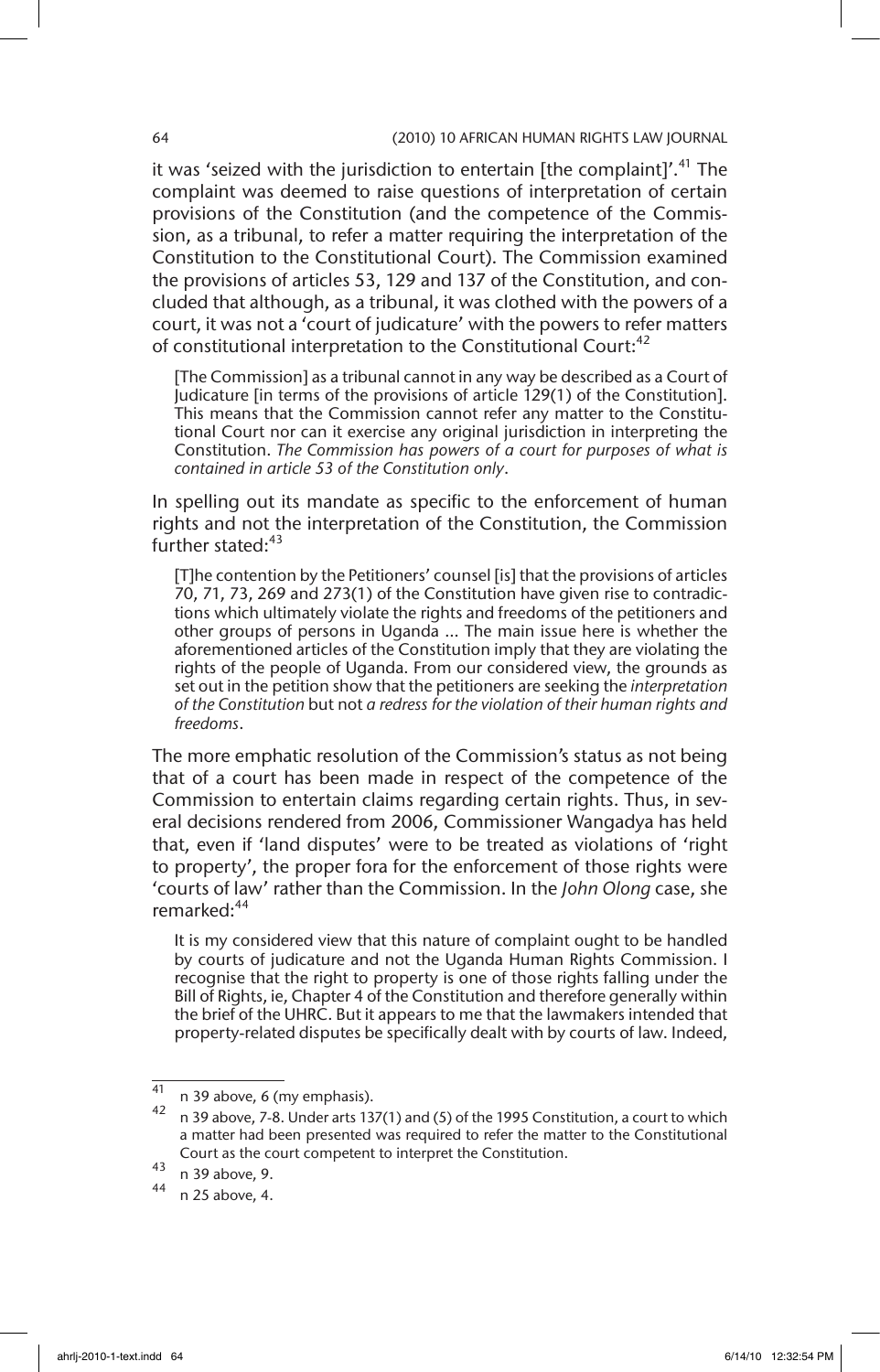article 26(2)(b)(ii) of the Constitution provides for the aggrieved person to have 'a right of access to a court of law'.

As the Commission had done in the *Free Movement* case, the commissioner deferred to the provisions of article 129 of the 1995 Constitution as to what constitutes a 'court', and went on to hold that 'the [Commission] is not a court of law'.45 Notably, in the *Stephen Okwalinga*  case, the Commissioner adopted a similar position with regards to the complainant's claim regarding unfair and discriminatory dismissal from the police force. Although she determined that as the complaint was in respect of the right to non-discrimination and that the Commission '*would* have been competent' to hear it, the commissioner held that the Commission had no jurisdiction given the fact that the complainant was, in her view, seeking a 'review of administrative decision of the police authority'.<sup>46</sup> She held that a right to such a review, as stipulated under article 42 of the Constitution, could only be handled by the 'courts' as the proper forum and, in that regard, given that the Tribunal was 'not a court of law', it was by 'implication not legally competent to handle complaints arising from decisions taken by administrative bodies'.<sup>47</sup>

Although it is empowered to adopt procedures of a court in the performance of its function (including the *protectionist* one), the Commission is right to qualify that its quasi-judicial character does not equate it to a court. The reluctance of the Commission to address the complaint in the *Free Movement* case can be understood in that context.48 However, the Commission's conceptualisation of its jurisdiction *ratione materiae* with regard to complaints on a violation of the right to property on the basis of its quasi*-*judicial character as a 'court' is grounded on an erroneous interpretation. Therefore, although correct that the quasi*-*judicial character of the Commission is not that of a 'court', the decisions of Commissioner Wangadya on the enforceability of property rights before the Commission are premised on an erroneous interpretation of the provisions of the Constitution. The commissioner's rejection of the

<sup>45</sup> As above. See also the *John Kilara* case (n 25 above) 10-11; *Nyero Santo Akoli* case (n 25 above) 5-7.

 $46$  n 14 above, 6 (my emphasis).

<sup>47</sup> n 14 above, 8. See also the *John Olong* case, where the Commissioner, reflecting on the limits of the Commission to deal with the rights guaranteed under art 26 (property) and art 42 (administrative justice), stated: 'Although article 52(1)(a) enjoins the Commission to investigate any human right, where certain specific rights are infringed upon, redress, for example compensation, can only be sought from the courts of law. Such rights include (but are not limited to) the right to property under article 26 and the right to just and fair treatment under article 42 of the Constitution. Both articles provide for petitioning courts of law by the aggrieved persons' (n 25 above) 5.

<sup>48</sup> For a critique of the Commission's conceptualisation of its *quasi*-judicial character in the case, see, however, R Sengendo & J Katalikawe 'Revisiting the question of application or interpretation of the 1995 Constitution: A critical examination' (2001) 7 *East African Journal of Peace and Human Rights* 307.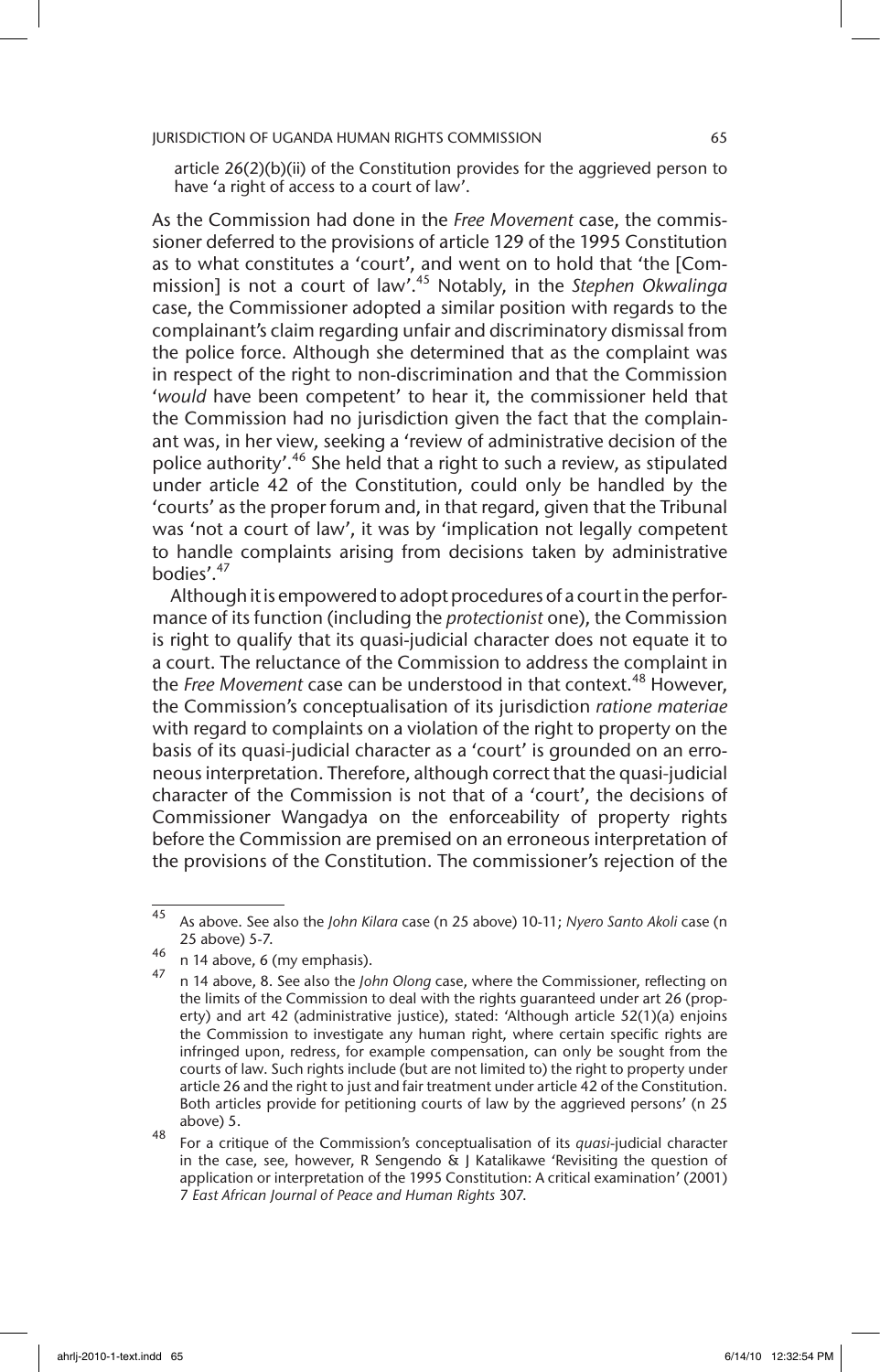#### 66 (2010) 10 AFRICAN HUMAN RIGHTS LAW JOURNAL

Commission's jurisdiction over property claims under article 26 of the Constitution<sup>49</sup> is in fact the result of the failure to distinguish between the question of 'access to a court' as an aspect of the *content* of the right to property and the status of the Commission, in its quasi-judicial capacity, as a court. The 'access to a court of law' in article 26(2) of the Constitution is not a reference to the forum for the enforcement of the right; rather it is a condition *sine qua non* in a law for the compulsory acquisition of property. In effect, the absence of a law making provision for compensation and right of access to a court of law makes any compulsory acquisition of property unlawful<sup>50</sup> and, as has indeed been the position in a number of complaints, such an acquisition of property is enforceable before the Commission.<sup>51</sup> On the other hand, the right to apply to a court of law with regard to an unfair treatment claim under article 42 of the Constitution is in respect of the courts as the forum for addressing grievances arising from administrative decisions. The decision to decline jurisdiction in the *Stephen Okwalinga* case was therefore correct.<sup>52</sup>

# 4 Implications of ambiguity upon other aspects of the Uganda Human Rights Commission's jurisdictional competence

The ambiguity over the Commission's *ratione materiae* jurisdiction has had implications with regard to the other aspects of the Commission's jurisdiction. This has particularly been the case as regards the legal capacity of persons to present complaints on human rights violations and the limitation period within which complaints are to be presented.

### 4.1 *Ratione personae* jurisdiction – the issue of *locus standi*

The contentions as regards the manner of (and legal regime for) presentation of complaints has had a direct bearing to the Commission's jurisdiction *ratione personae*, that is, as regards who can present claims before the Commission and, in effect, the question of *locus standi*. To that end, with the preliminary objections founded on the nature of the claim as *tortious* and the manner of (and legal regime for) its

<sup>49</sup> See nn 24 & 25 and accompanying text.

<sup>50</sup> Art 26(2)(b)(ii) of the Constitution states: 'No person shall be compulsorily deprived of property or any interest in or right over property of any description except where the following conditions are satisfied: … (b) the compulsory taking of possession or acquisition of property is made under *a law which makes provision for* – …. (ii) *a right of access to a court of law by any person who has an interest or right over the property*.'

<sup>51</sup> See the *Thomas Ochieng* case (n 23 above) 5.

See nn 46 & 47 and accompanying text.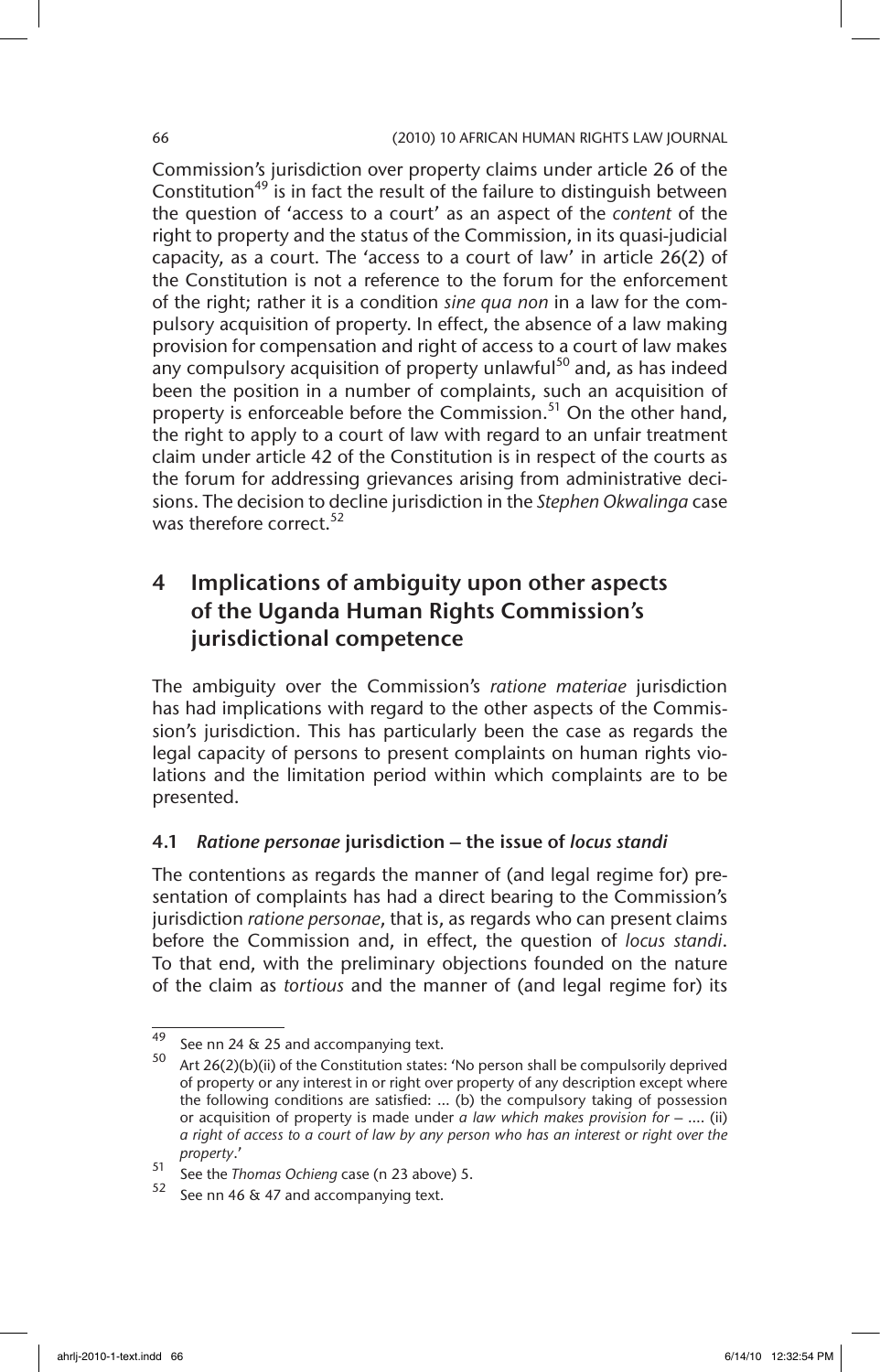presentation as a *plaint* in light of the provisions of the law on loss of dependency (Law Reform (Miscellaneous Provisions) Act), it has been the contention that, in the context of claims for unlawful death or loss of life, the *authors* of such claims should have obtained (and be holders of) letters of administration. The objections in this regard, raised in respect of claims for a violation of the right to life, were rejected and dismissed by the Commission in its early decisions right up to 2005. In both the *Saverio Oola*53 and *Joseph Oryem*54 cases, Commissioner Waliggo deferred to article 50(2) of the Constitution to uphold the *locus standi* of the complainants. In reality, the decisions from 1998-2005 are underscored by the liberal 'open-door' principle to *locus standi* in so far as the presentation and lodging of human rights complaints before the Commission are concerned. The Commission deferred to the principle as embodied under the Constitution and its legal framework (in particular its guidelines). In *Jervasio Atunya Onek v UPDF 4th Division*  Gulu,<sup>55</sup> in which the complainant filed a complaint on behalf of his son-in-law, Thomas Orach Otim, who had been arrested by the armed forces, Commissioner Aliro-Omara acknowledged the propriety of the complainant's action:<sup>56</sup>

This was appropriate by virtue of the Uganda Human Rights Commission Operational Guidelines made under article 52(3) of the which allows *any person* to complain to the Commission about a human right violation notwithstanding the fact that the *complainant is not directly a victim* of the violation complained of.

In subsequent cases, apart from deferring to the 'open-door' principle, the Commission has also underscored the 'sufficient interest' of the complainant in the complaint filed, in light of the close relationship to the victim of the human rights violation. In the *Hajji Ali Mutumba*  case, Commissioner Aliro-Omara deferred not only to the fact that '[a] rticle 50(2) of the Constitution entitles anybody to file a human rights claim seeking for redress', but also to the fact that 'Mutumba [had] sufficient interest in this case', in light of the fact that he claimed to be the father of the victim, Muhammad Busulwa, who had died in late 1996 while in custody at a government prison.<sup>57</sup> In fact, over the years, the commissioners have deferred to article 50(2) of the Constitution or simply taken for granted the close relation principle to uphold the *locus* 

 $\frac{53}{53}$  n 18 above, 2 (complainant as the father of deceased son, Robert Okullo).

 $54$  n 16 above, 2-3.

 $^{55}$  Complaint UHRC G/172/2001 (decision of 23 February 2004).

 $\frac{56}{57}$  n 55 above, 1.

n 15 above, 11.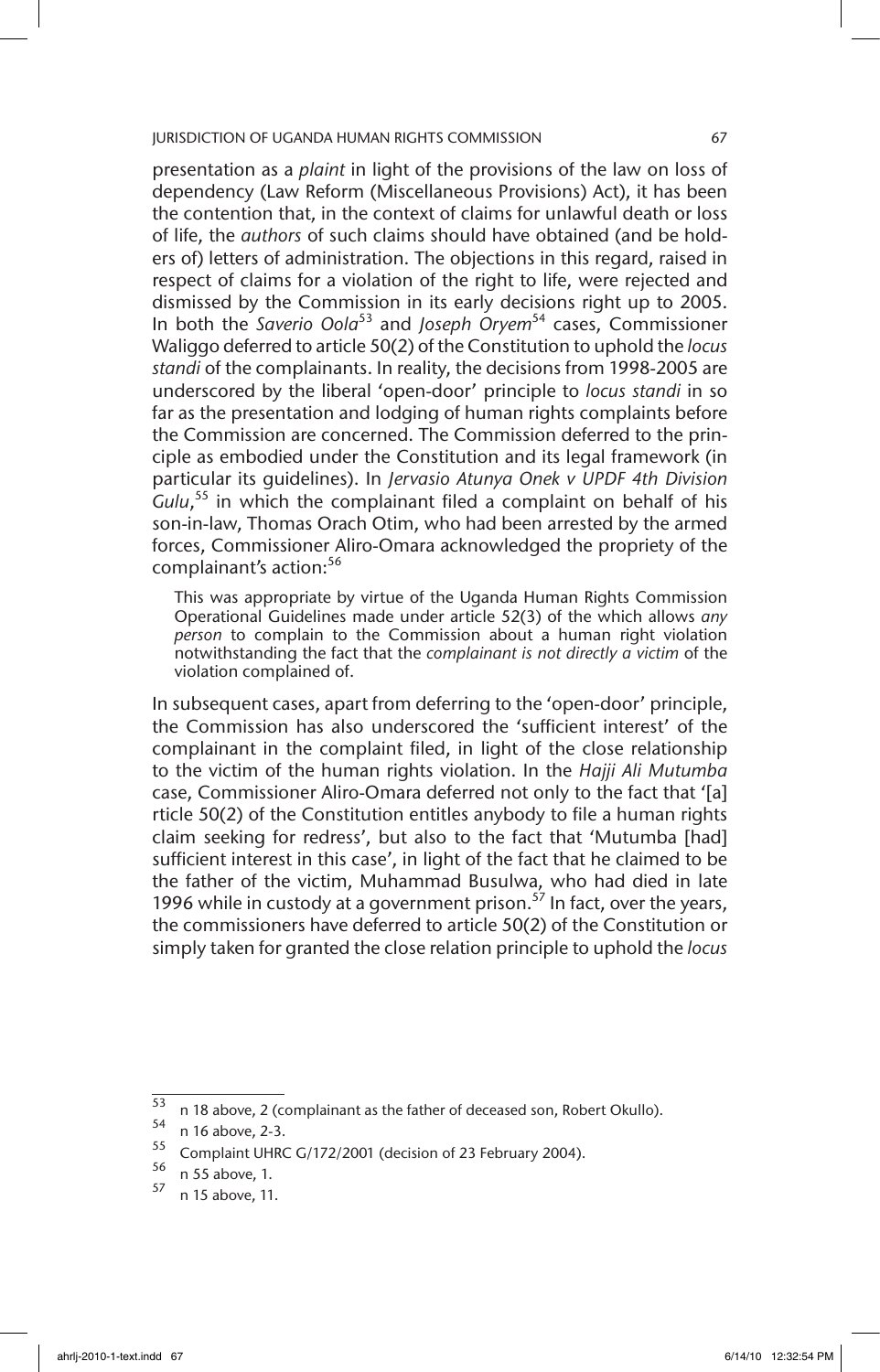standi of complainants.<sup>58</sup> Notably, in all the cases, the commissioners were cognisant of the fact that the claims were in respect of violations of human rights.<sup>59</sup>

However, in the *Collins Oribi* case, Commissioner Wangadya upheld the objection raised regarding the *locus standi* of the complainant, a brother to the deceased, to present the complaint. Approaching the issue from the premise that the claim was essentially a 'tort' of negligence, $60$  she rejected the reliance on article  $50(2)$  of the Constitution and held that *locus standi* under that provision was nonetheless still subject to other laws (including the laws on succession and loss of dependency).

These provisions (article 50(2) of the Constitution) are operationalised by other laws which provide for specific rights and freedoms, specific remedies available in the event of violation, the manner or procedure for seeking such remedies, where to seek them, the powers to enforce them, etc. Such are so many, for instance the Uganda Human Rights Commission Act Cap 24, the Law Reform (Misc Provisions) Act Cap 79, the Succession Act Cap 162, the Civil Procedure Act Cap 71, the Civil Procedure and Limitation (Miscellaneous Provisions) Act Cap 72, the Limitation Act Cap 80, and such.<sup>61</sup>

As regards the necessity to obtain letters of administration to present claims for loss of life, she explained:<sup>62</sup>

I also want to emphasise that the legal requirement for acquisition of Letters of Administration before anyone can bring a death cause was well-intentioned – to safeguard the interests and rights of the beneficiaries. Letters of administration, apart from identifying the deceased's legal representative, provide the names, and other particulars eg ages of the beneficiaries and guide court/tribunal on how to distribute the estate or part thereof. They also provide information on the status of the beneficiaries, ie their relationship with the deceased. Particulars of the administrator and his relationship with the deceased are also made known early enough. Letters of administration too are evidence that the beneficiaries approve of and have confidence in their holder as administrator of their dead relative's estate. This way we can avoid situations where damages are awarded to a wrong party who in the end appropriates them to his own personal advantage to the exclusion of the rightful beneficiaries.

<sup>58</sup> See eg the *Margaret Atoo* case (n 15 above) (wife to Philip Odong); the *Peace Nshemereirwe* case (n 15 above) (sister to Patrick Mamenero); the *Lydia Nabuwembo* case (n 15 above) (sister to John Lubega); the *James Bwango* case (n 15 above) (husband to Margaret Barungi); the *Leo Rusoke* case (n 15 above) (son to Gabriel Byaruhanga); the *John Baptist Oryem* case (n 15 above) (father to Walter Ocen).

<sup>59</sup> See eg the *Joseph Oryem* case (n 15 above). Commissioner Waliggo alludes to the allegation in the complaint in respect of 'Thomas Kilama's right to life' as 'violated by the respondent's security agents'.

 $\frac{60}{61}$  n 21 above, 4 15.

<sup>61</sup> n 21 above, 16.

n 21 above, 17-18.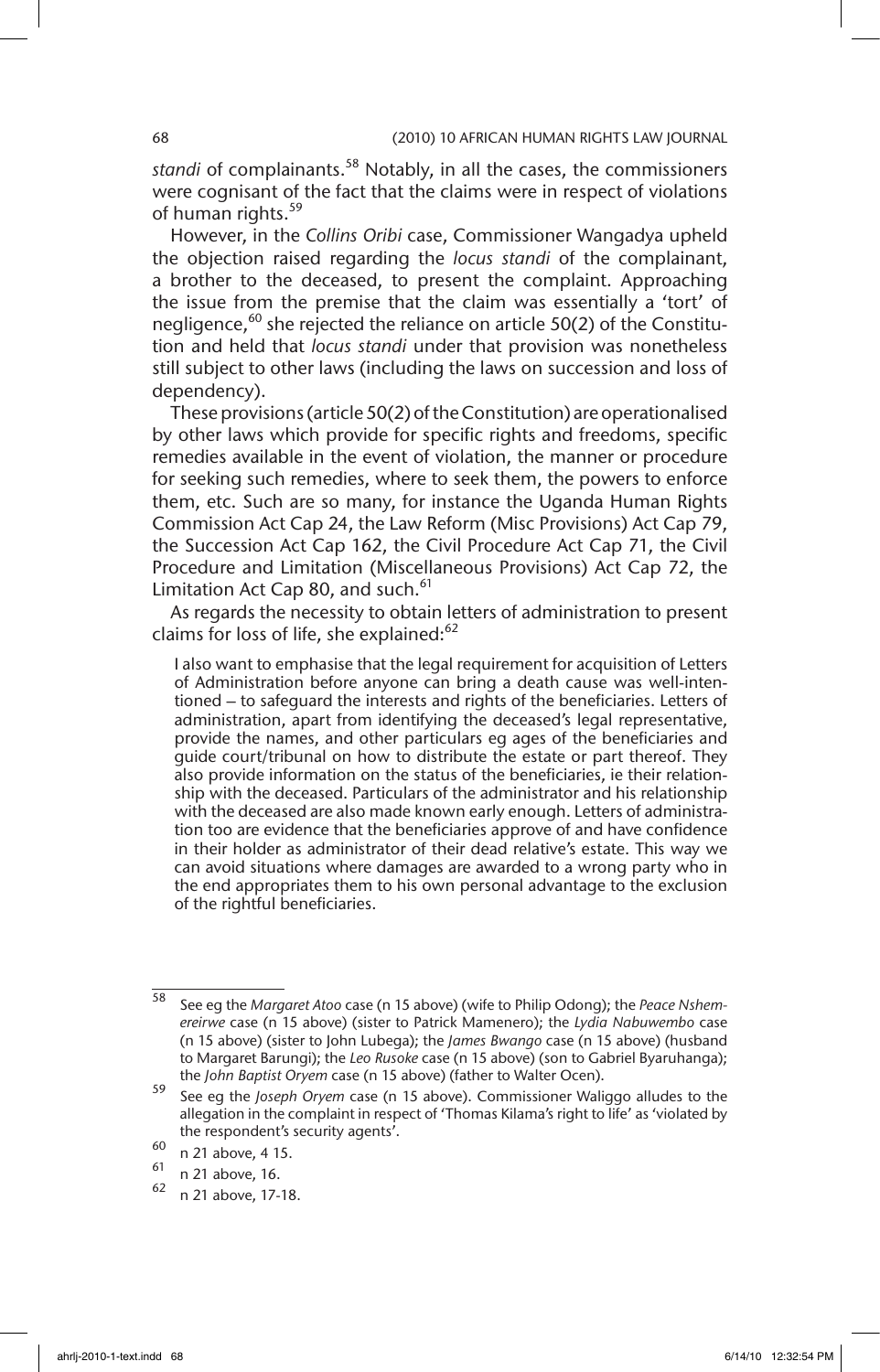In subsequent decisions involving death (and, in effect, the right to life), Commissioner Wangadya has at the outset underscored the fact that the complainants were close relations and administrators of the estates of the deceased family members.<sup>63</sup>

Invariably, the de-linking of human rights from related tortious elements is pertinent to addressing the implications the ambiguity over the Commission's jurisdiction *ratione materiae* has had upon its jurisdiction *ratione personae*. When the right (to life) is de-linked from the question of loss of dependency, it follows that the *locus standi* of a complainant should not be tied to the holding of letters of administration. In any event, the *locus standi* should be premised solely on the 'open-door' principle that underpins the Constitution and the Commission's legal framework. The underlying premise for *locus standi* is that a complainant exercises the right to petition on behalf of a victim of a human rights violation on account of either inability or legal incapacity, with the former manifest where the victim is dead or is in custody<sup>64</sup> and the latter where the victim is, for instance, a minor.<sup>65</sup> The practice of the Commission in situations of inability, particularly where the victim of the human rights violation is in custody, underscores the fact that *locus standi* in a complaint is in fact exercisable only in respect of what is fundamentally the rights of the victim. In the instances where the victim is released prior to the hearing of the complaint, the Commission has, in light of its rules,<sup>66</sup> substituted the victim as complainant in place of the author of the complaint.<sup>67</sup>

In any event, the disagreement over whether holding of letters of administration is a crucial *locus standi* requirement with regard to loss of life complaints misses an important point. A loss of life situation

<sup>63</sup> See eg *Leonard Mugerwa v Attorney-General*, Complaint UHRC 41/2003 (decision of 8 December 2006); *Sulaiman Kakomo v Attorney-General*, Complaint UHRC 388/2002 (decision of 5 September 2007); *Sam Opio Etimu v Attorney-General*, Complaint UHRC S/438/2004 (decision of 1 November 2007); *Edison Oluka v Attorney-General*, Complaint UHRC S/61/2005 (decision of 2 November 2007).

<sup>64</sup> See eg the *Jervasio Atunya Onek* case (n 55 above) 1-2 (son-in-law Thomas Orach Otim was arrested and detained by armed forces). See also n 84 below and accompanying text.

<sup>65</sup> See eg *Daudi Kauta (as a friend of George Kauta) v Ishaka Magemeso & Others*, Complaint UHRC 180/1998 (decision of 19 April 1999).

 $^{66}$  UHRC Rules (n 4 above), Rule 11(2).

<sup>67</sup> In the *Jervasio Atunya Onek* case, Commissioner Aliro-Omara observed, in substituting the author of the complaint with his son-in-law: 'Procedurally the tribunal felt it appropriate to replace Onek Atunya with Orach Otim Thomas as the complainant as *in the case of success of the complaint any remedies applicable would go to Mr Orach Otim*. Such substitution is allowed by Rule 11(2) of the Uganda Human Rights Commission (Procedure) Rules 1998' (n 55 above) 46 1-2 (my emphasis). Although in that case the complaint remained in the names of Jervasio Atunya Onek (the father-in-law), in other cases the Commission has in fact replaced the name of the author of the complaint with that of the victim. See eg *Sgt Jackson Cherop v Attorney-General*, Complaint UHRC G/288/2000 (decision of 14 April 2004) (complaint originally filed by Jimmy Kipsiwa on behalf of his brother, Jackson Cherop);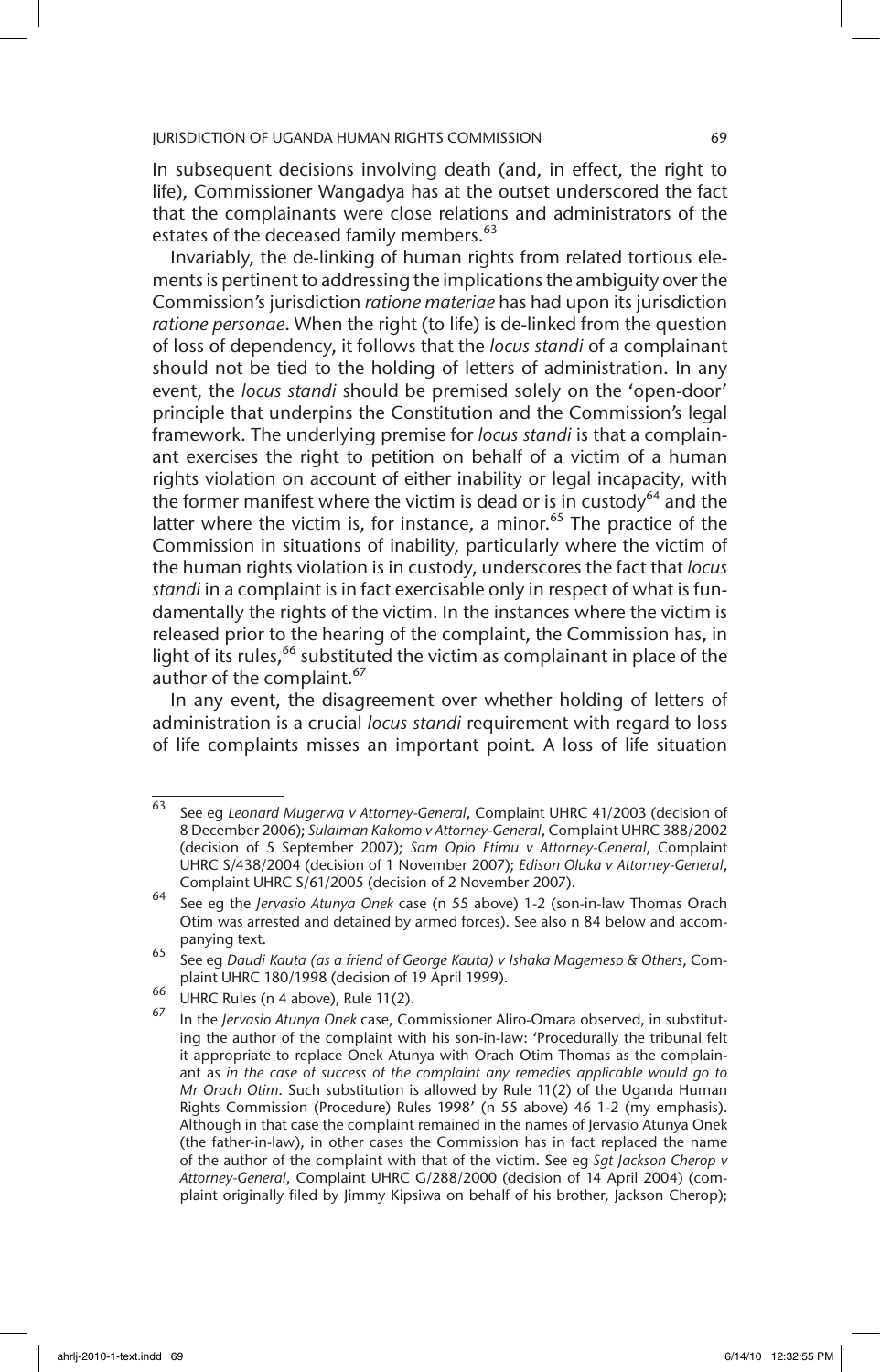engenders interests in respect of the violation of the right to life as well as the loss of dependency. The interests in both instances – the right and loss of dependency – co-exist (in the overall hybrid nature of claims as human rights and torts) and enjoin different capacities for the enforcement of those interests. The capacities for enforcement – that is, *locus standi* – are premised upon the legal framework that defines those interests. The Constitution and Commission's legal framework provide for the *locus standi* for the enforcement of interests arising from a violation of the right to life, by which any person is entitled to present a complaint in respect of the violation. On the other hand, the laws on loss of dependency and succession provide for the *locus standi* for the enforcement of interests of the beneficiaries of the deceased's estate and require a claimant to have been granted letters of administration. In effect, the crucial distinction is that, as regards human rights, *locus standi* under article 50 of the Constitution and the Commission's legal framework is one of entitlement, while as regards a loss of dependency claim in tort, the *locus standi* is one of legal authorisation. In essence, any person is entitled to present a human rights complaint while only the holder of letters of administration is authorised to lodge a claim for loss of dependency (and the overall administration of a deceased's estate). However, given the hybrid nature of claims as human rights and torts, it is necessary to de-link *locus standi* in respect of the human right from that in respect of the tortious elements underlying loss of dependency. Although not sufficiently set out or elaborated upon, the elements of this de-linking are evident by Commissioner Aliro-Omara's decision in the *Hajji Ali Mutumba* case, in which he noted:<sup>68</sup>

Article 50(1) of the Constitution entitles anybody to file a human rights claim seeking for redress. I find that Mutumba could have sufficient interest in this case but so does the general estate of the late Busulwa. In the circumstances my order is that the estate of the late Busulwa is entitled to compensation. Those with interest in the estate can have access to the amount awarded in the complaint upon presentation of valid letters of administration.

The fallacy of requiring letters of administration as the basis of *locus standi* to present a complaint on the violation of the right to life before

*Peter Isabirye Kiwule v Attorney-General*, Complaint UHRC J/35/2003 (decision of 3 December 2004) (complaint originally filed by Rev Grace Kayiso on behalf of his brother, Peter Isabirye Kiwule); *Paul Waiswa v Kamuli District Local Administration*, Complaint UHRC J/34/2002 (decision of 21 April 2006) (complaint originally filed by Jackson Muganza on behalf of his son, Paul Waiswa). All these cases were handled by Commissioner Aliro-Omara.

<sup>68</sup> n 15 above, 11-12. In the *Kamana Wesonga* case, the Commissioner similarly endeavoured to de-link the complainant's presentation of the complaint from the question of proof of dependency, in stating that: '[I]t is necessary to adduce evidence before the Commission proving the existence and status of the dependants of Pongo. This in my view may be at any stage of resolving the complaint because there is no strict legal requirement that they must be produced at the time a complainant testifies.'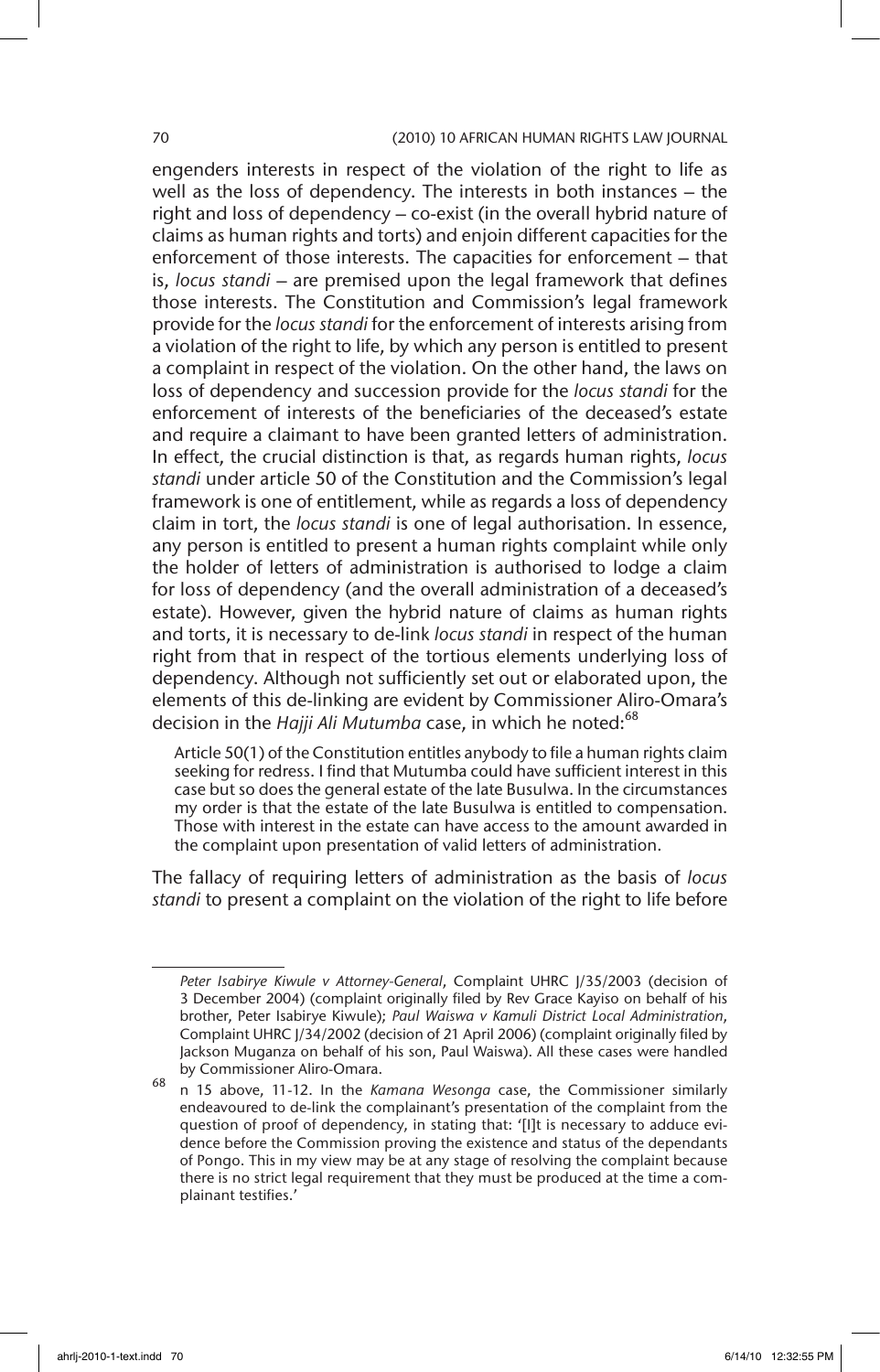the Commission is evident in *Charles Odong v Attorney-General*. 69 In a rare deferment to human rights in her decisions after 2006, Commissioner Wangadya expressed doubt of the necessity for letters of administration as the basis for *locus standi* in respect of a complaint for a violation of the right to life of a 17 year-old, remarking that requiring letters of administration in respect of 'a possibly non-existence estate' would 'defeat the purpose of the provisions of article 50 … [of the Constitution]'.<sup>70</sup>

In essence, any person has an entitlement to present a complaint regarding human rights violations. The existence, as is the situation in most of the complaints, of a legal relation – although this is not essential – simply bestows upon the author of the complaint sufficient legal interest in the subject matter. Otherwise, the complainant in a human rights claim could be a disinterested bystander. On the contrary, in a tortious claim for the loss of dependency, a sufficient legal interest in the deceased's affairs is pertinent, and any claimant should obtain letters of administration. In treating letters of administration as merely a legal authorisation to the holder to lodge claims in the interests of the deceased's estate, the letters would be no different from a representative action, in which certain claimants are authorised to claim on behalf of a multitude of the other claimants. Notably, the Commission's guidelines enjoin a multi-faceted approach to *locus standi* as regards who can present a complaint.<sup>71</sup>

### 4.2 Limitation periods for presentation of complaints

The conceptualisation of the nature (and manner of presentation of) complaints has had additional implications with regard to the period in which complaints are to be filed before the Commission. The human rights-torts dichotomy has underpinned the manner in which the commissioners have addressed the question of the period of limitation for complaints to be filed before the Commission. Ordinarily, torts that are presented against the state must be filed within two years of the act or omission resulting in the tort.<sup>72</sup> On the other hand, the Uganda Human

 $\frac{69}{69}$  Complaint UHRC G/283/2003 (decision in 2007).

 $\frac{70}{71}$  n 69 above, 3.

<sup>71</sup> n 5 above, Guideline 4, 'Who can make a complaint?' provides: '(a) the victim of an alleged human rights violation; (b) a relative, friend, legal representative, any organisation or person may make a complaint on behalf of the alleged victim. This should particularly be so if, for some reason, the victim cannot personally make the complaint; (c) an individual or organisation alleging with facts a series of massive violation of human rights or peoples' rights; (d) any person may complain before the UHRC not only on his/her own behalf, but also on behalf of others who are also similarly affected by the act he/she is complaining about. This will be known as "representative complaint".' As of 2008, the only instance of a 'representative complaint' is the complaint presented in the *Kalyango Mutesasira* case (n 9 above).

<sup>72</sup> Civil Procedure and Limitation (Miscellaneous Provisions) Act, Cap 72 (Laws of Uganda 2000), sec 3.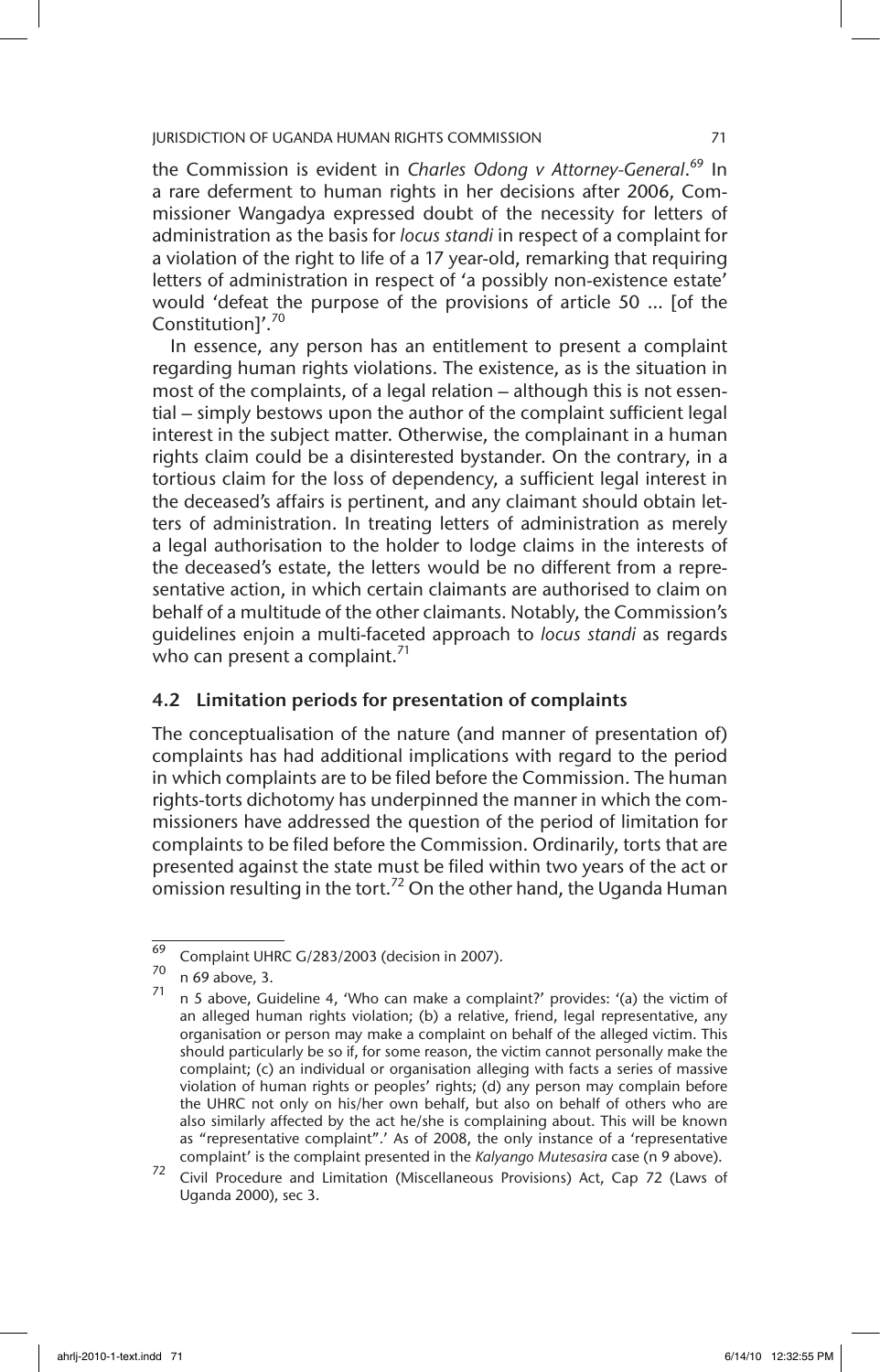Rights Commission Act stipulates a limitation period of five years from the act or omission constituting a violation of human rights. $73$ 

In the early decisions, the Commission adhered to the five-year limitation period as provided under the 1997 Act.<sup>74</sup> In the *Faddy Mutenderwa* case, after pointing out that the complaint was 'founded not on tort but on a violation of human rights' and that 'the Commission has jurisdiction to entertain this matter', Commissioner Wangadya rejected the state's attempt to subject the complaint to the limitation period under the Civil Procedure and Limitation (Miscellaneous Provisions) Act.75 Similarly, in the *Saverio Oola* case, Commissioner Waliggo rejected attempts to subject the complaints on human rights violations (brought against the government) to the limitation period under the Civil Procedure and Limitation (Miscellaneous Provisions) Act, explaining in depth as follows: $76$ 

I do not agree with counsel for the respondent that the complaint before the tribunal is time-barred under the … cited law. This law of civil procedure and limitation is formulated to prescribe time for suits against government based on torts*.* It envisages a situation where a tort cannot be brought against the Government after the expiration of [24] months from the date of which the cause of action arose – unless there are mitigating circumstances. The instant complaint is based on a claim of human rights violation*.* [The] limitation period for bringing complaints before the Commission is governed by section 25 of the Uganda Human Rights Commission Act, 1997 which allows the complainants to lodge before the Commission complaints for the violation of human right within five years from the date of the occurrence of the event complained of. The event complained of in this complaint occurred in 1997 and the complainant lodged his complaint with the Commission in 2000. The legislature, in passing section 25 of the UHRC Act clearly referred to human rights violations and prescribed the five-year limitation period. The UHRC Act itself is a special enactment dealing with human rights while the Civil Procedure and Limitation … Act is a special Act dealing with suits filed in courts against the government.

As with the other aspects of the Commission's jurisdiction *ratione materiae* and *personae* – and in light of the greater emphasis being placed on the tortious nature of claims –subsequent decisions, as from 2006, witness a gradual subjection of claims before the Commission to the period of limitation provided under the Civil Procedure and Limitation (Miscellaneous Provisions) Act, especially on the part of Commissioner

 $^{73}$  n 3 above, sec 24.

<sup>74</sup> *Margaret Atoo* case (n 15 above) 1. Commissioner Aliro-Omara noted that the complaint filed on 7 April 2000 (almost four years after the human rights violation) was 'within the limitation period of five years prescribed by the UHRC Act'. See also the *Peter Amone* case (n 23 above) 7-9 (although in this case, there was a 'continuing violation' in respect of occupation of land dating back to 1989).

 $^{75}$  n 30 above, 4. In the end, the Commissioner held: 'The alleged violation of the complainant's rights occurred between June 17, 2002 and July 9, 2002. His complaint is therefore not time-barred.'

 $^{76}$  n 18 above, 5 (my emphasis).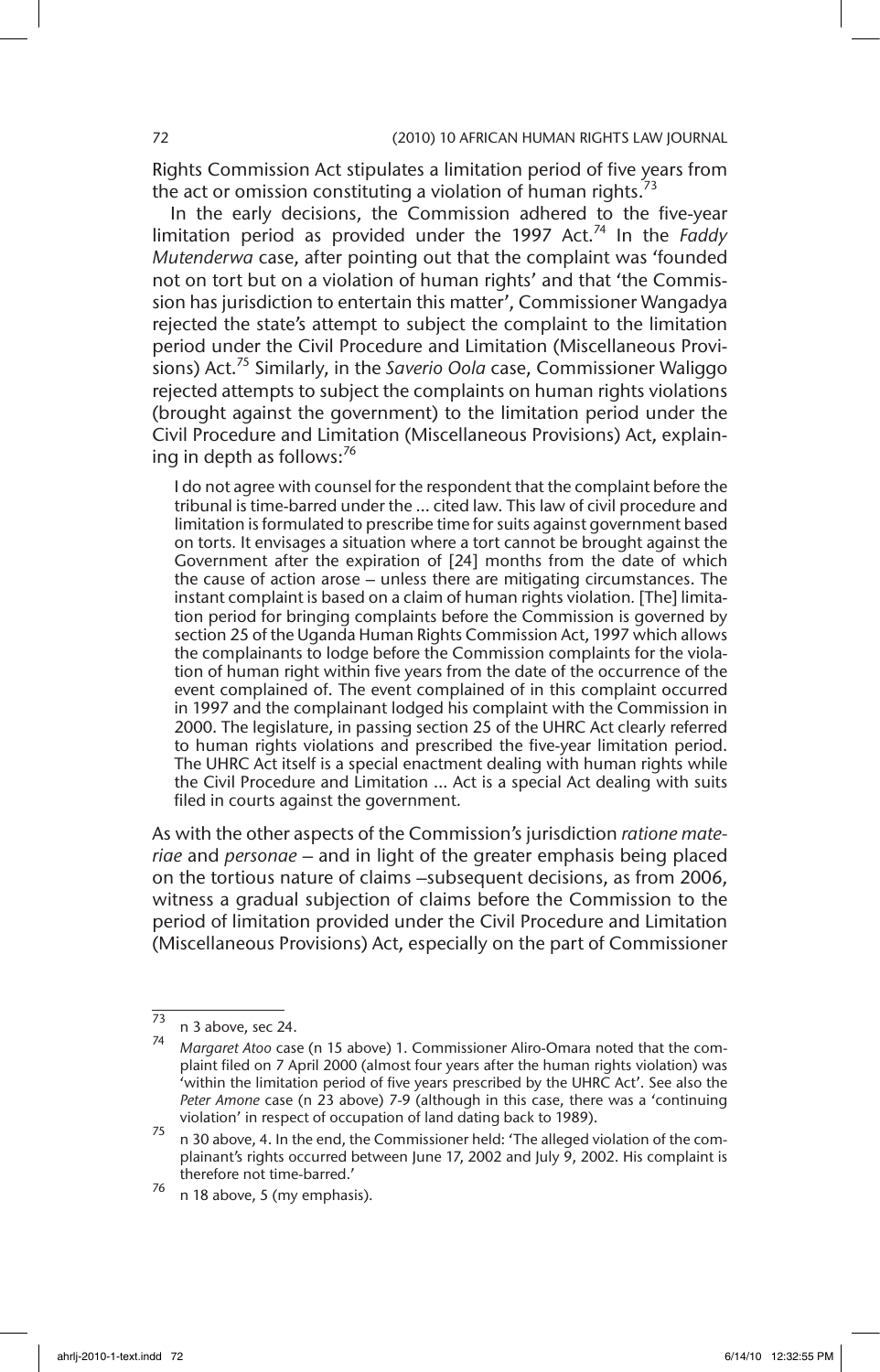Wangadya. In *Titia Eratus v Attorney-General*, 77 the Commissioner reflected upon the apparent duality in the periods of limitation under the laws: $78$ 

It is unfortunate that the time limit allowed by the Uganda Human Rights Commission Act, ie five years, differs with that permitted by the Civil Procedure (Miscellaneous Provisions) Act, ie two years within which to sue the Attorney-General. The general policy of the Uganda Human Rights Commission is that this tribunal is bound by the five-year limit provided by the Uganda Human Rights Commission Act and not by the Civil Procedure (Miscellaneous Provisions) Act.

The Commissioner expressed her disagreement with what she regarded as a 'policy' of the Commission on the five-year limitation period,<sup>79</sup> and went on to uphold the objection raised by the state as to the timebarred nature of the complaint.<sup>80</sup> The commissioner further expressed a concern that the reliance on the provisions of the Uganda Human Rights Commission Act would create an injustice to the state in respect of a claim presented four years after the unlawful act or omission. $81$  In the *Collins Oribi* case, the commissioner took the application of the limitation period under the Civil Procedure and Limitation (Miscellaneous Provisions) Act to complaints before the Commission a step further. In fact, she abandons the human rights-torts dichotomy altogether in observing that in respect of a limitation period for claims against the government, it was irrelevant if a claim is founded on tort or human rights. $82$  In the end, she was very critical of the complainant's attempt to recast a claim he had originally presented before the High Court as 'a tort of negligence' as a violation of the deceased's 'right to life' so as to bring the claim 'within the jurisdiction of the Commission' and, in filing it four years after the death, 'defeat the law on limitation'.<sup>83</sup> More critically, the commissioner felt that the laws on limitation, including the Law Reform (Miscellaneous Provisions) Act, were binding upon the Commission.84 She further considered the limitation provisions under the 1997 Act as general provisions subject to the more specific limitation provisions of the Civil Procedure and Limitation (Miscellaneous Provisions) Act and the Law Reform (Miscellaneous Provisions) Act.<sup>85</sup>

 $\frac{77}{77}$  Complaint UHRC G/205/2001 (decision in 2006).

 $\frac{78}{79}$  n 77 above, 1.

 $\frac{79}{80}$  As above.

 $\frac{80}{81}$  n 77 above, 14.

 $\frac{81}{82}$  n 77 above, 3.

<sup>82</sup> n 21 above, 4. The Commissioner stated: '[E]ven if the instant complaint involved any human rights violation other than death, it would still be statute-barred as against the Attorney-General.'

<sup>83</sup> n 21 above, 4. The deceased, Tom Owenykeu, was shot dead by a member of the local defence forces, a paramilitary force, on 7 December 1996 and the complaint was filed before the Commission on 4 December 2000.

 $\begin{matrix} 84 \\ 85 \end{matrix}$  n 21 above, 3.

As above.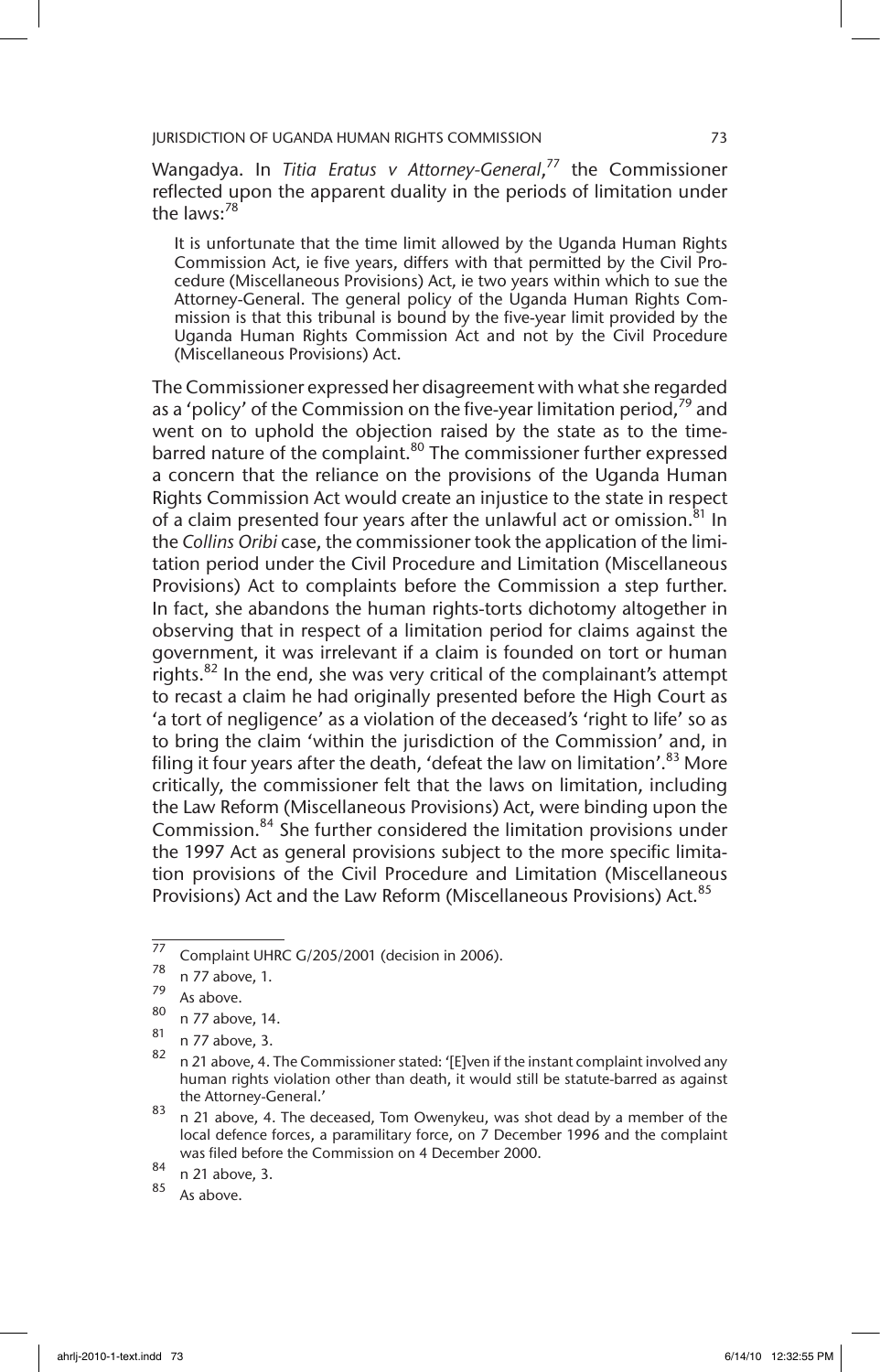Finally, she has regarded the Civil Procedure and Limitation (Miscellaneous Provisions) Act as providing a 'special privilege or immunity enjoyed by the Attorney-General' with regard to the claims filed against the government and that this was a privilege or immunity that could not be taken away simply by the 1997 Commission Act.<sup>86</sup> Notably, in the *Titia Eratus* case, the commissioner had already stated her view of the 'special privilege' accorded to the government under limitation law *vis-à-vis* the 1997 Act, as:<sup>87</sup>

[M]y interpretation thereof is that the five-year period provided under [section] 24 of the Uganda Human Rights Commission Act is a general provision which applies to all manner of respondents. But the Civil Procedure (Miscellaneous Provisions) Act is specific in its application. It specifically singles out the Attorney-General as a special respondent whose liability can only be raised within a special period of time, ie two years. Beyond that the suit/ complaint is no more. The Uganda Human Rights Commission cannot invoke human rights to defeat such a law. The two-year period is kind of special privilege enjoyed by government and which privilege can only be taken away by legislation expressly stating so. It cannot be taken away by the Uganda Human Rights Commission.

Ultimately, the commissioner felt that the Commission was bound by the limitation period stipulated under the Civil Procedure and Limitation (Miscellaneous Provisions) Act in respect of the complaints presented before it alleging violations of human rights.<sup>88</sup>

The discourse on the timeline for presentation of complaints before the Commission is partly a result of the conceptual ambiguities that have shaped the jurisprudence on the Commission's jurisdiction *ratione materiae*. It was inevitable that the conceptualisation of claims as tortious that has engendered the subjection of complaints to the limitation periods prescribed under the laws on the loss of dependency and generally with regard to claims brought against the government. As with all the other facets of the discourse that has defined the confusion over the Commission's jurisdiction *ratione materiae*, the stances adapted with respect to limitation is faulty on a conceptual footing. Firstly, the two-year limitation period is, as Commissioner Waliggo in the *Saverio Oola* case said, in respect of suits filed before the courts against the government, whilst the five-year limitation period is unique to complaints presented before the Commission.<sup>89</sup> In any event, although the Commission is enjoined to adopt procedures of the High Court, this is only the case in instances where there are no specific statutory provisions. The Commission's legal instruments provide express provisions on limitation of complaints and, therefore, since it is not a 'court' *par excellence*, the Commission does not need to bother itself with rules

 $\frac{86}{87}$  n 21 above, 13.

 $\frac{87}{88}$  n 77 above, 2.

<sup>&</sup>lt;sup>88</sup> Collins Oribi case (n 21 above) 6-13.

See n 76 above and accompanying text.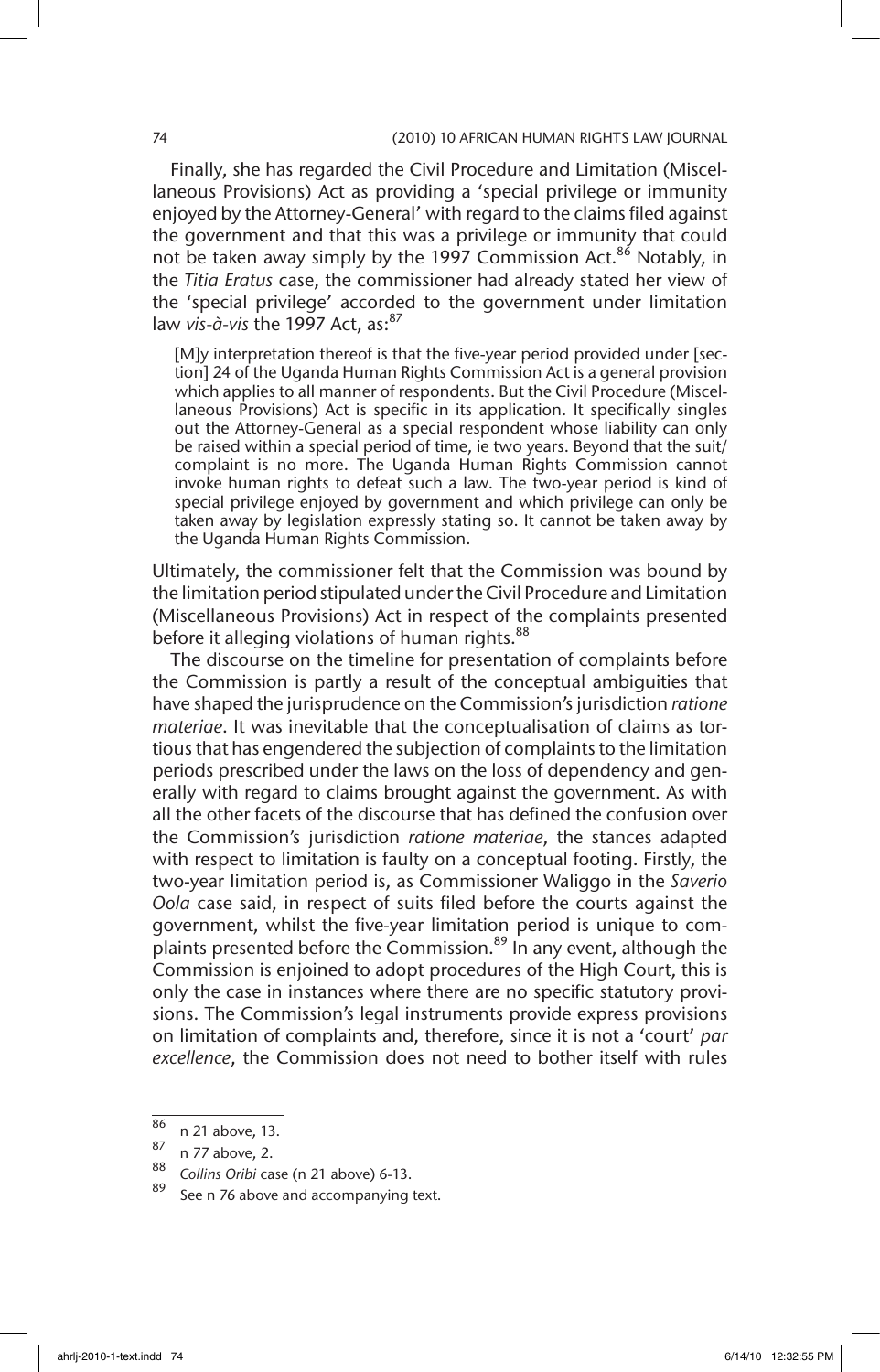or provisions of laws on suits before the traditional courts. Secondly, the view that the two-year limitation period under the laws is a special privilege granted to the government as a defendant (and is not displaceable except by express statutory enactment) does not offer insight into judicial inroads over the years with respect to statutory immunities to the government. The five-year limitation period as regards complaints presented before the Commission is not unique or peculiar to human rights protection in Uganda. Although the limitation period is one that is statutorily stipulated under statute law, in other aspects of the law, the judicial bodies (in this case, the courts) have been at the forefront of fostering human rights protection against the so-called privileges or immunities granted to the government. A good example is the 45-day statutory notice accorded to the government with respect of intended civil suits under the Civil Procedure and Limitation (Miscellaneous Provisions) Act.<sup>90</sup> The courts have held that such notice is not required or necessary in causes filed alleging violations of human rights.<sup>91</sup> In effect, the statutory notice the complainant in the *Collins Oribi* case served upon the Attorney-General was only relevant in that the intended suit before the High Court was in tort;<sup>92</sup> for had the claim before the court been for a violation of human rights, it would have been unnecessary and inconsequential.

Finally, the legislature cannot have been unaware of the Civil Procedure and Limitation (Miscellaneous Provisions) Act when it debated and enacted the 1997 Act. In fact, the five-year limitation period was a recognition of the peculiar character (and often circumstances) of human rights claims, especially with regard to complaints presented before the Commission. Given a history of depravity in so far as violations of human rights are concerned, the limitation period under the 1997 Act is a reflection of the attendant difficulties (owing to, for instance, illiteracy, ignorance, intimidation or lack of awareness of a violation) that might bedevil the presentation of complaints before the Commission.

# 5 Some concluding observations

The ambiguity and controversy in the jurisprudence of the Commission as regards its jurisdiction *ratione materiae* have largely been conceptual, premised in recent years on whether, in light of the Commission's

 $\overline{90}$  n 72 above, sec 2.

<sup>91</sup> See eg *Dr James Rwanyarare & Others v Attorney-General*, Miscellaneous Application 85/1993; *Oketcho v Attorney-General*, Miscellaneous Application 124/1999; *The Environmental Action Network Ltd v Attorney-General & Another*, Miscellaneous Application 39/2001; *Greenwatch v Attorney-General*, Miscellaneous Application 92/2004. All the applications were filed and presented before the High Court.

 $92 \n n 21 above, 4-5.$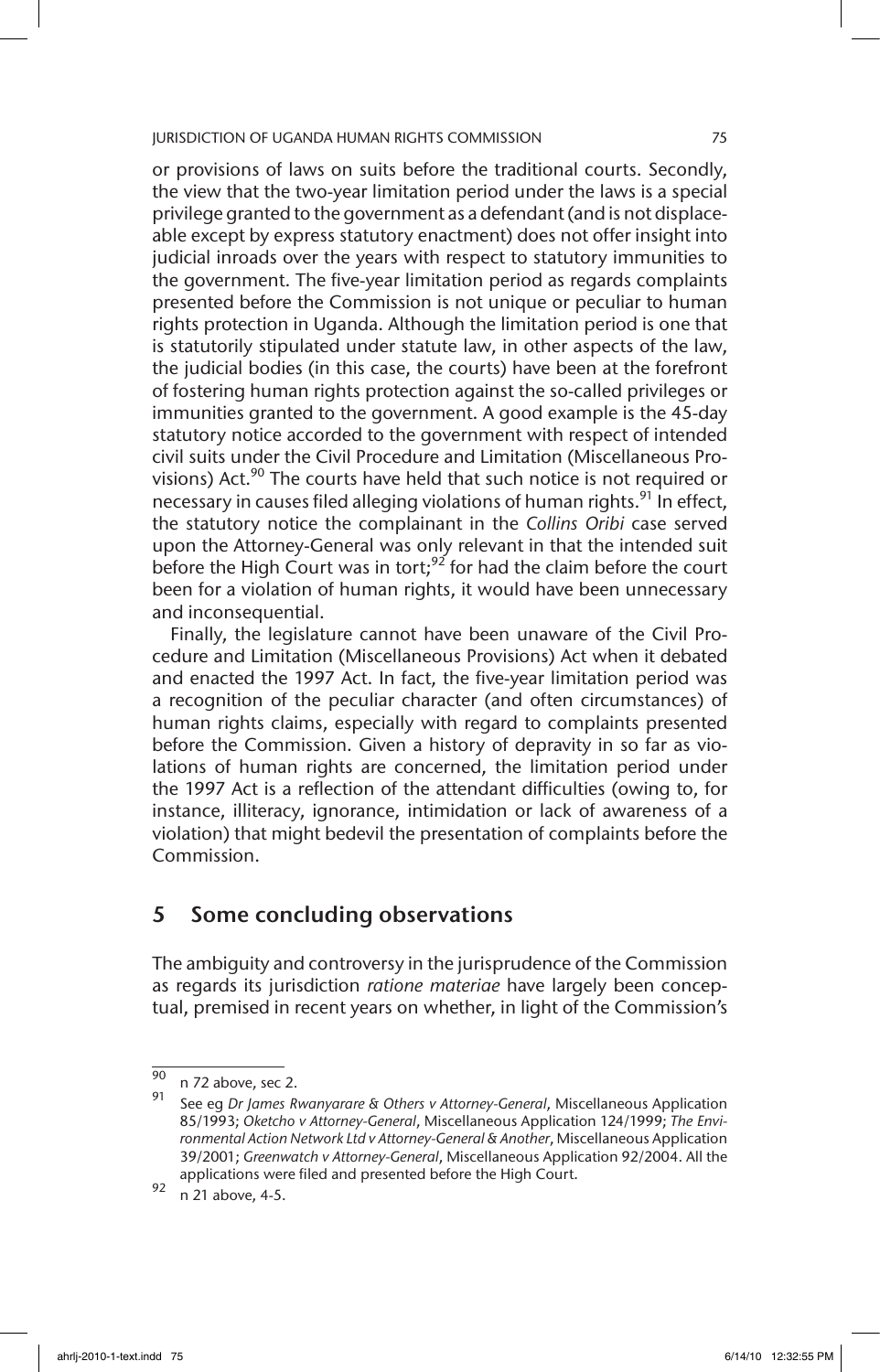Guidelines, a complaint is concerned with the violation of human rights or a legal claim of a civil nature. It is the human rights-torts dichotomy that has underpinned the ambiguity and divergence in the Commission's conceptualisation of its subject matter jurisdiction with regard to loss of life and occupation of land complaints filed before it. The Commission must de-link or detach the human rights aspects in a complaint from any underlying tortious (or other civil) obligations given the oft inevitability of a wrongful act on the part of the state (or a non-state actor) presenting obligations in both human rights and civil claims. In fact, in such situations, the Commission should entertain the claims as a means of encouraging litigants to lodge complaints before the Commission. There are advantages of presenting claims before the Commission, including the ease in proving a human rights claim (as opposed to a tort-based claim) as well as the timely procedures and inexpensiveness of litigating complaints before the Commission. The simplicity in terms of form and manner of presenting complaints before the Commission is, given the prevailing jurisprudence, likely to be jeopardised by time-consuming processes of complainants seeking, in the case of loss of life complaints, the grant of letters of administration. The processing of such letters would likely foster delays in getting complaints before the Commission in a timely manner.

The ambiguity in the conceptualisation of the Commission's jurisdiction *ratione materiae* has invariably had implications in the approaches adapted by commissioners in respect of *locus standi* and the period of limitation for presentation of complaints before the Commission. The Commission must likewise de-link *locus standi* requirements in respect of human rights (as underscored by the 'open-door' policy in the provisions of the Constitution and the Commission's guidelines) from those requirements with regard to civil suits before courts. It should similarly regard the limitation periods under its legal framework as concerned with complaints regarding human rights presented to the Commission and disregard the periods under other civil procedure rules. Ultimately, the provisions of the Constitution and legal instruments establishing the Commission should be interpreted and applied in favour of affirming and enlarging (rather than constraining) the Commission's jurisdiction *ratione materiae*. Additionally, given that the Commission is not a 'court', it should not (and it is not required to) apply the rules or provisions of laws with respect to civil suits before the traditional courts.

Finally, ambiguity and divergence in the views of commissioners have resulted in an inconsistent jurisprudence on the Commission's jurisdiction *ratione materiae* (and other aspects of its competence). Although the effect on confidence of the end users of the Commission's complaint system cannot be ascertained, inconsistent decisions may not augur well for future confidence in the Commission if the problem continues unaddressed. Notably, given that the divergence has in part not been helped by the position adopted by the Commission after its